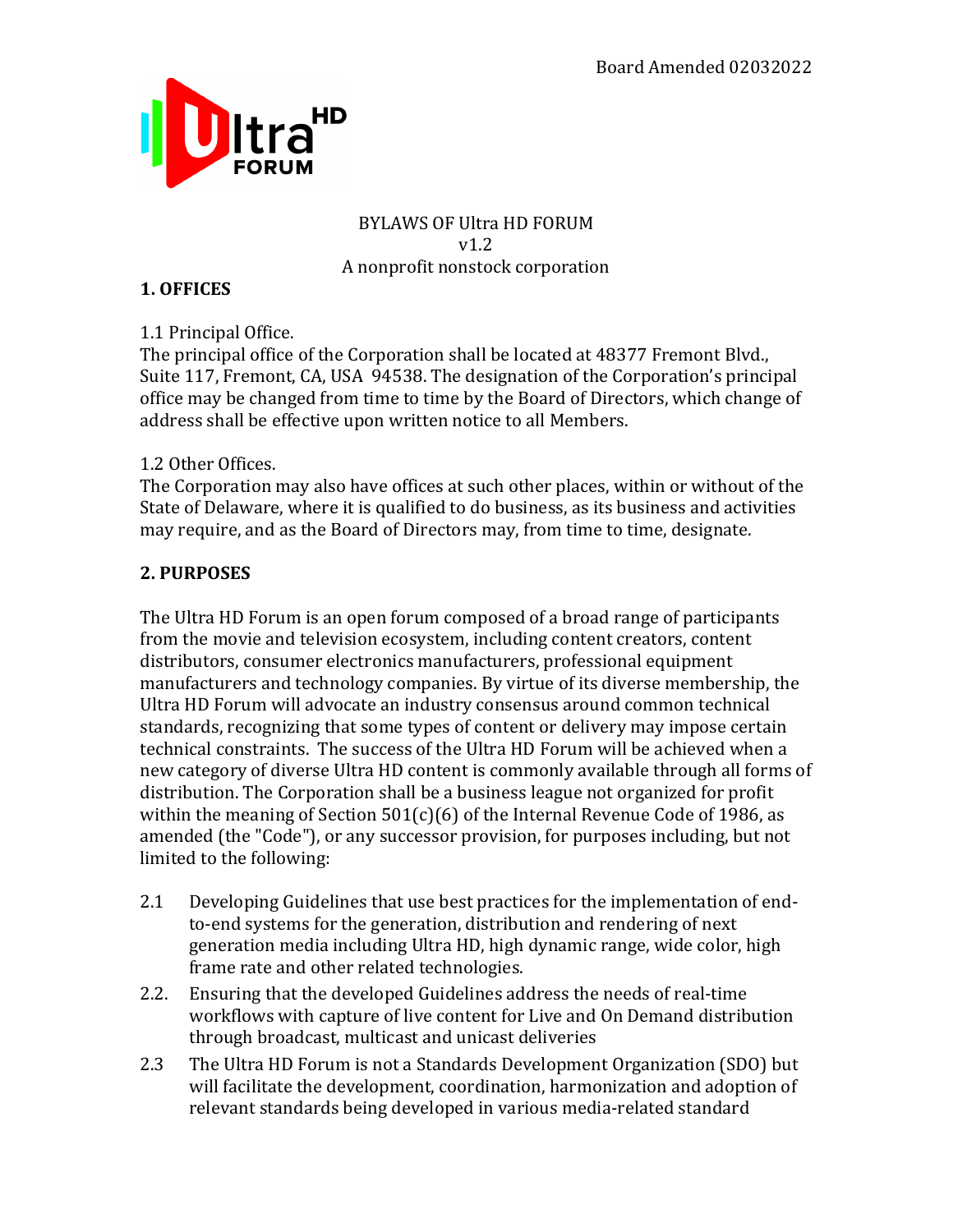

organizations and consortia, especially across the use cases of live, real-time, episodic, on-demand, broadcast, streaming, download and physical media distribution;

- 2.4 Assisting in avoiding fragmentation of Ultra HD and related media standards by promoting the use of common profiles across industry, consortia and various standard organizations;
- 2.5 Facilitating interoperability tests and plug-fests to demonstrate the usability and comprehensiveness of Ultra HD and related media standards; and
- 2.6. Describe and promote the use of Ultra HD and related media services that meet the scope of the Ultra HD Forum. Be a central repository for relevant Ultra HD and related media workflows.
- 2.7 Organize industry wide events where Ultra HD and related media applications, deployments, and successes are presented.
- 2.8 The Forum shall work to inform the industry regarding appropriate standards, best industry practices, and enabling technologies through the production of white papers, the organization of informational "Master" Classes" at major industry events and the demonstration of end-to-end solutions and proof of concept systems with common content created through diverse workflows.

In addition to the above, the Corporation may enable internal or external certification and testing programs, develop white papers, develop interoperability guidelines to enable interoperability in instances where other groups or bodies are unwilling or unable to develop such guidelines in a timely and proficient manner and interface with other groups or bodies developing complementary standards and specifications.

## **3. DEFINITIONS**

## 3.1 "Affiliate" or "Affiliates"

"Affiliate" or "Affiliates" means any entity, now or hereafter, that is controlled by, under common control with, or that controls the subject party. For purposes of this definition, "control" means direct or indirect control of more than 50% of the voting power to elect directors of a corporation in the case of a corporate entity, or for any other entity, the power to direct management of such entity. Notwithstanding the forgoing, the Board of Directors may exempt certain organizations from being classified as a Member's Affiliate upon a Supermajority vote of the Board of Directors.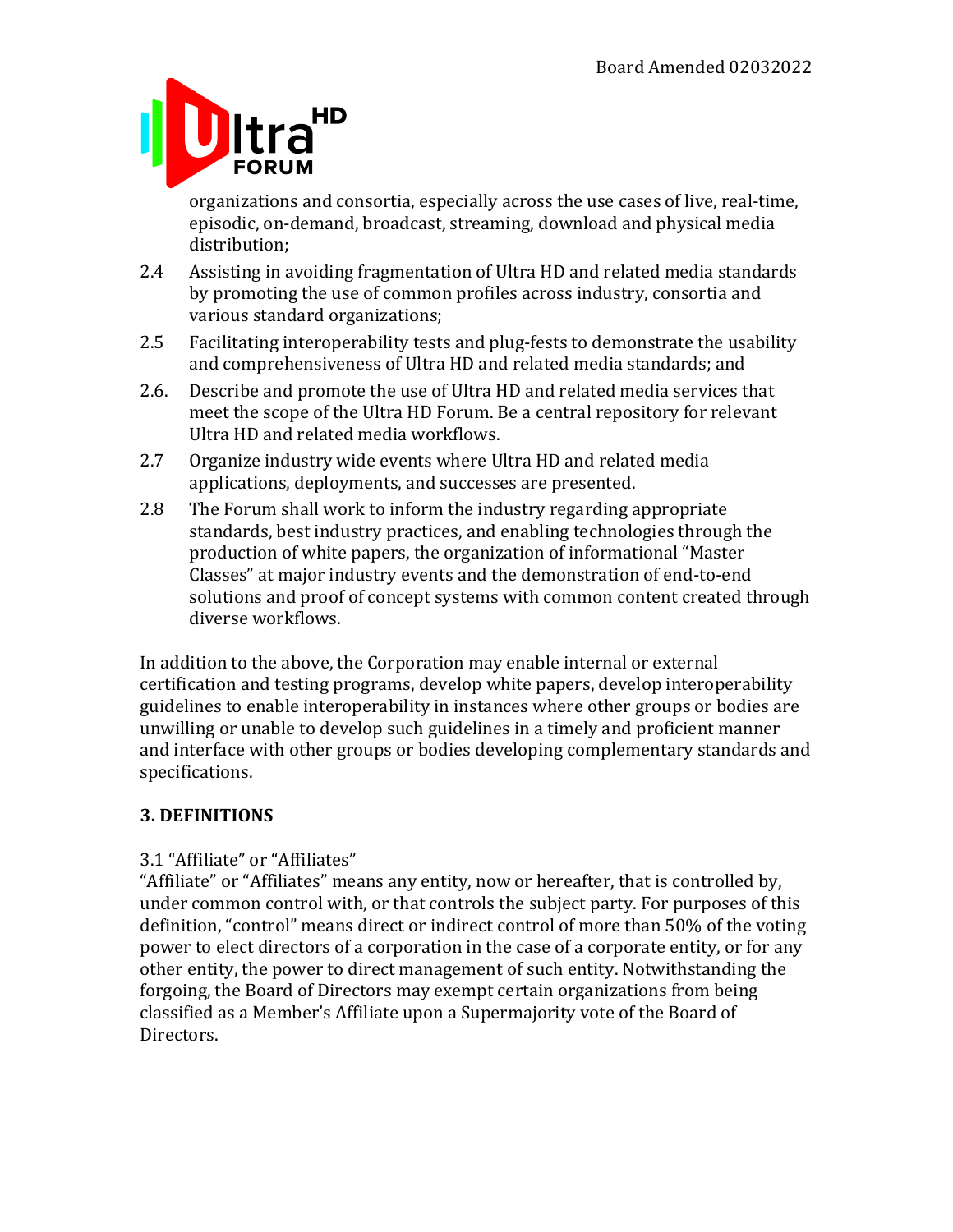

#### 3.2 "Associate Member"

"Associate Member" shall mean all Members of the Corporation who so qualify in accordance with the provisions of Sections 4.1.3 and 4.2.

## 3.3 "Charter Member"

"Charter Member" shall mean all Members of the Corporation who so qualify in accordance with the provisions of Sections 4.1.1, 4.2, and 4.3.

## 3.4 "Corporation"

"Corporation" shall mean Ultra HD Forum or Ultra HD Forum Inc.

## 3.5 "Code"

"Code" shall mean the Internal Revenue Code of 1986, as amended from time to time.

## 3.7 "Contributor Member"

"Contributor Member" shall mean all Members of the Corporation who so qualify in accordance with the provisions of Sections 4.1.2 and 4.2.

3.8 "Deliverable"

"Deliverable" means Informational Documents, Guidelines and Test Materials.

#### 3.9 "DGCL"

DGCL shall mean the Delaware General Corporation Law, as it may be amended from time to time.

3.10 "Draft Deliverable" "Draft Deliverable" shall mean Draft Informational Documents, Draft Guidelines and Draft Test Materials.

## 3.11 "Draft Informational Documents" "Draft Informational Documents" shall have the meaning set forth in the IPR Policy.

## 3.12 "Draft Guideline"

"Draft Guideline" shall have the meaning set forth in the IPR Policy.

#### 3.13 "Draft Test Materials"

"Draft Test Materials" shall have the meaning set forth in the IPR Policy.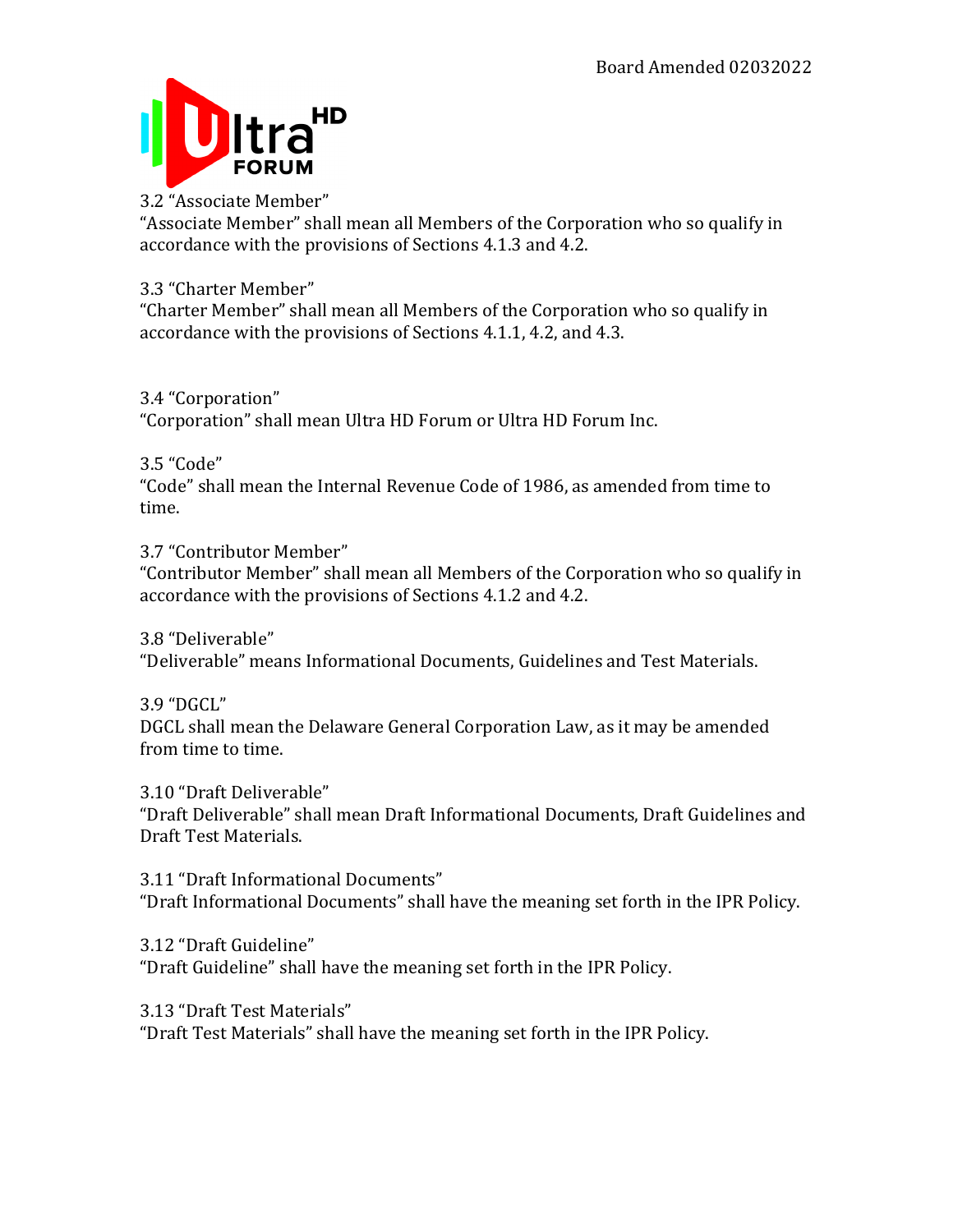

## 3.14 "Executive Director"

"Executive Director" shall mean an employee or contractor of the Corporation whose duties and responsibilities are set forth in Section 7.8 below. The Executive Director shall be an individual who is not a member of the Board of Directors.

## 3.15 [Deleted]

## 3.16 "Final Deliverables"

"Final Deliverables" shall mean Final Informational Documents, Final Guidelines, and Final Test Materials.

3.17 "Final Informational Document" "Final Informational Document" shall have the meaning set forth in the IPR Policy.

3.18 "Final Guideline" "Final Guideline" shall have the meaning set forth in the IPR Policy

3.19 "Final Test Materials"

"Final Test Materials" shall have the meaning set forth in the IPR Policy.

## 3.20 Founding Member

"Founding Member" shall mean a Member company which has executed the Charter Member Agreement within 30 days of the formation of the Ultra HD Forum

## 3.21 "IPR Policy"

"IPR Policy" shall mean the policy entitled "Ultra HD Forum Intellectual Property Rights Policy" as adopted by the Board of Directors, as it shall be amended from time to time.

## 3.22 "Member"

"Member" shall mean a general reference to all Charter Members, Contributor Members, and Associate Members who have qualified as members in such classifications pursuant to the provision of these Bylaws.

## 3.23 "Member Agreement"

"Member Agreement" shall mean the applicable Charter Member Agreement, Contributor Member Agreement, and/or Associate Member Agreement, approved by the Board of Directors of the Corporation and applicable to the Member, in the context of each use of that term herein.

3.24 "Supermajority"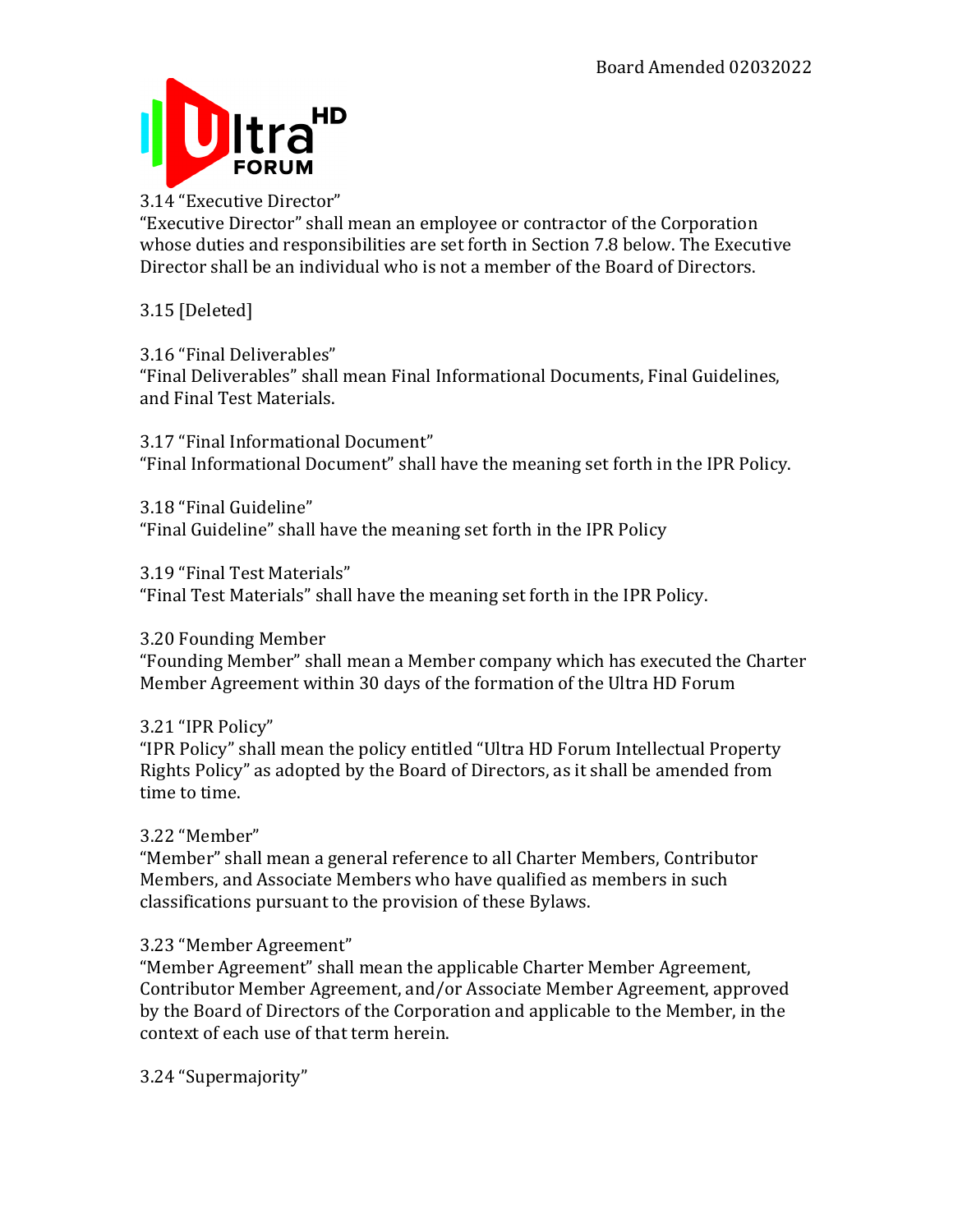

"Supermajority" shall mean an affirmative vote of seventy five (75%) percent or more of all the Directors (as defined in Section 4.1 below) in office.

## **4. MEMBERSHIP**

All Members are required to abide by these Bylaws and to execute a Member Agreement as a condition of becoming and remaining members of the Corporation.

## 4.1 Classes of Membership.

There shall be three classes of Members: Charter Members, Contributor Members, and Associate Members. The Board of Directors (referred to herein individually as "Directors") may add or eliminate additional classes of Members at any time. Except as expressly provided in or authorized by the applicable Member Agreement, the Certificate of Incorporation, the Bylaws of this Corporation, or provisions of law, Members shall have the rights, privileges, restrictions, and conditions established by resolution of a Supermajority of all the Directors in office. Among the benefits generally to be afforded to all Members are the right to attend meetings of the general Members of the Corporation, access to Final Deliverables and other materials as may be approved by the Board of Directors, access to the general Member portions of the Corporation's web site, and the right to license any Trademark or logos adopted by the Corporation in products implementing Final Deliverables. The benefits and privileges of each class of Member are defined below:

## 4.1.1 Charter Members.

The Corporation shall have a class of members called Charter Members. All Charter Members must execute a Charter Member Agreement, in the form approved by the Board of Directors, and pay the fees called for therein for Charter Members. Following the execution of a Charter Member Agreement and for so long as such agreement shall remain in effect, all Charter Members shall be entitled to all rights and be bound by all obligations stated therein, in the IPR Policy, and generally afforded to and generally afforded and imposed upon all Members.

Other benefits specifically afforded to Charter Members who remain in good standing (which for purposes of these Bylaws means that the Member continues to meet the eligibility requirements of Section 4.2 and is current on its dues payments) are those benefits afforded to Contributor Members and Associate Members, and, in addition:

(1) The right to nominate and elect representatives for Board of Director positions in accordance with Section 5:

(2) The right to be listed in all press releases and events of the Corporation;

(3) The right to be listed as a Charter Member on the Corporation's web site;

(4) The right to participate in the Corporation's promotional activities such as interoperability workshops or certification programs at Member rates; and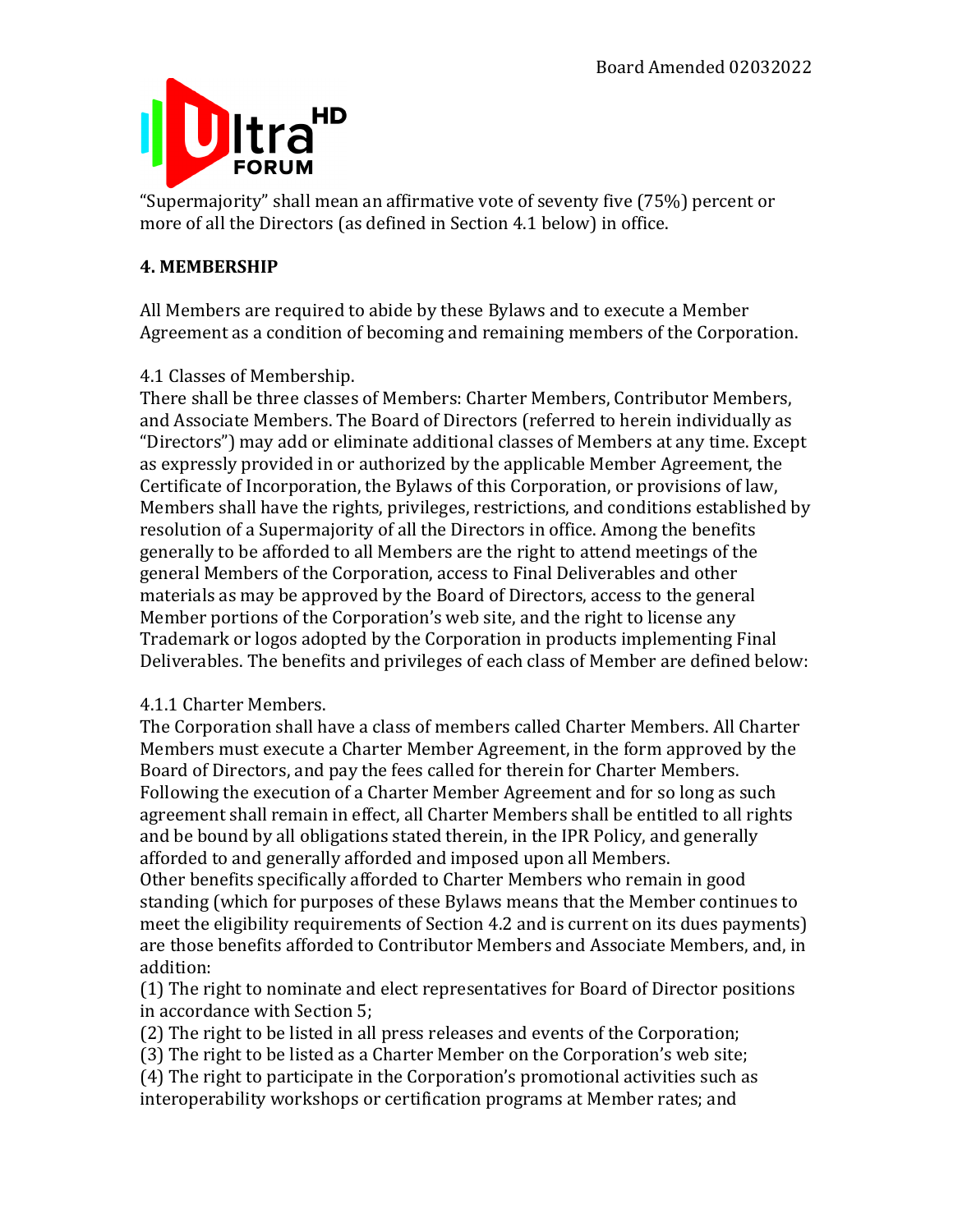## HD **Itra FORUM**

(5) The right to participate as a voting member of Work Groups 4.1.2 Contributor Members.

The Corporation shall have a class of members called Contributor Members. All Contributor Members must execute a Contributor Member Agreement, in a form approved by the Board of Directors, and pay the fees called for therein for Contributor Members. Following execution of a Contributor Member Agreement and for so long as such agreement shall remain in effect, all Contributor Members shall be entitled to all rights and be bound by all obligations stated therein, in the IPR Policy, and generally afforded and imposed upon all Members.

Other benefits specifically afforded to Contributor Members who remain in good standing are those benefits afforded to Associate Members and in addition:  $(1)$  The right to be listed as a Contributor Members in all press releases of the Corporation;

(2) The right to vote in Board of Director elections;

(3) The right to be listed as a Contributor Member on the Corporation's web site;

(4) The right to participate in the Corporation's promotional activities such as interoperability workshops or certification programs at Member rates; and

(5) The right to participate as a voting member of Work Groups

4.1.3 Associate Members.

The Corporation shall have a class of members called Associate Members. Associate Membership is open to all companies with annual revenue less than \$10 million US Dollars per year, academic institutions and sole proprietor consultants. All Associate Members must execute an Associate Member Agreement, in the form approved by the Board of Directors, and pay the fees called for therein for Associate Members. Following execution of an Associate Member Agreement and for so long as such agreement shall remain in effect, all Associate Members shall be entitled to all rights and bound by all obligations stated therein, in the IPR Policy, and generally afforded and imposed upon all Members.

Associate Members who remain in good standing shall be entitled to the following benefits:

(1) The right to be listed as an Associate Member on the Corporation's web site; (2) The right to participate in the Corporation's promotional activities such as interoperability workshops or certification programs at Member rates; and (3) The right to participate as a voting member of Work Groups.

## 4.2 Membership Qualifications.

The qualifications for membership in the Corporation are as follows: (i) the applicant must be supportive of the Corporation's purposes, as acknowledged and agreed to in the applicable Member Agreement; (ii) the applicant must not otherwise be prohibited by treaty, law, or regulation from abiding by the terms of these Bylaws; and (iii) the applicant must pay the then-current annual dues applicable to the relevant Member classification.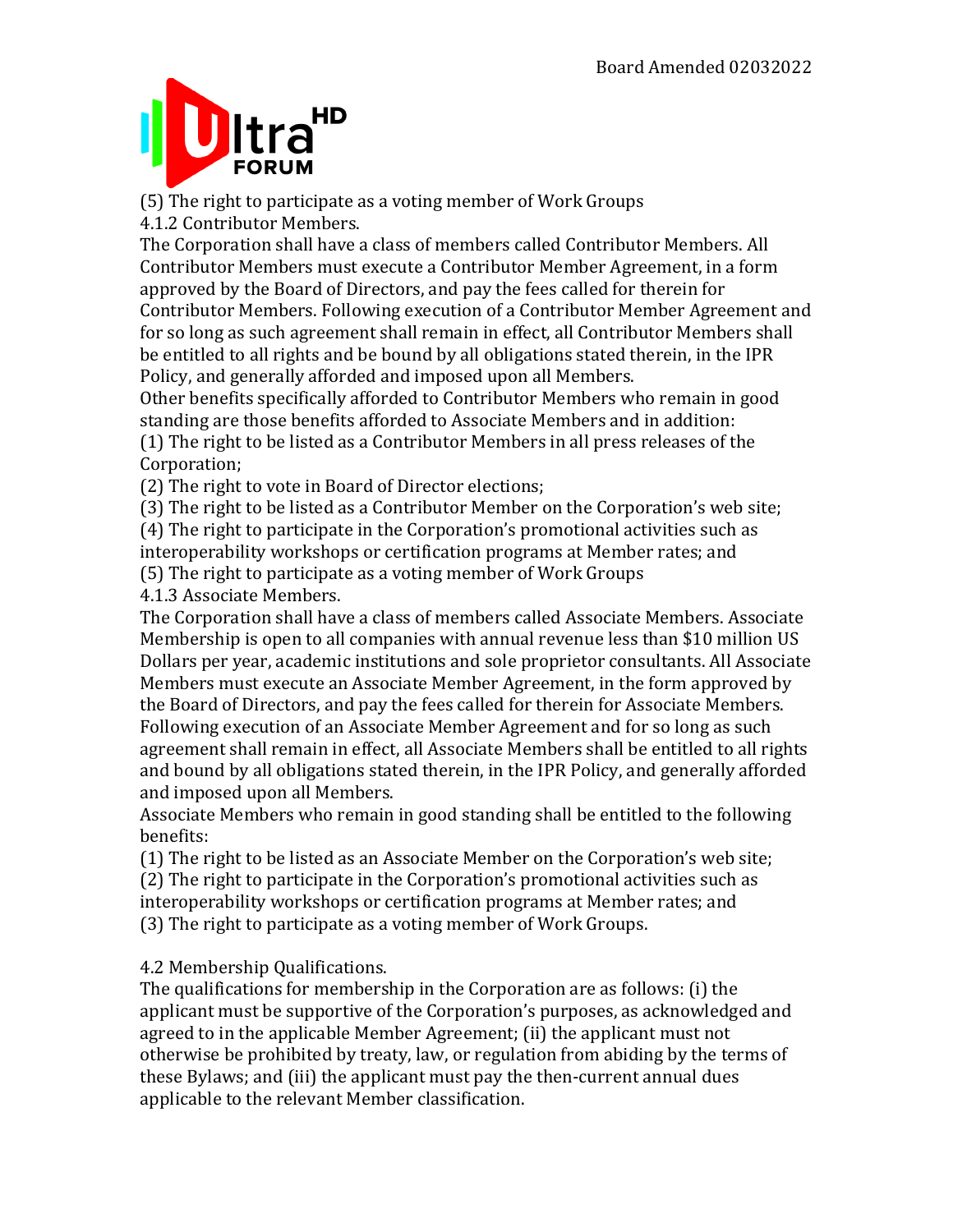

## 4.3 Admission of Members.

Applicants qualified under Section 4.2 above and applying for membership as a Charter Member shall be admitted to membership as a Charter Member to the extent that:

4.3.1 such applicant's membership as a Charter Member has been approved by the affirmative vote of at least two thirds  $(2/3)$  of all the Directors in office; 4.3.2 such applicant has affirmed the Certificate of Incorporation and these Bylaws; 4.3.3 such applicant has executed a Charter Member Agreement; and

4.3.4 payment has been made by such applicant of the applicable annual dues as specified in the Member Agreement.

Applicants qualified under Section 4.2 above and applying for membership as a Contributor Member or Associate Member shall be admitted to membership on the same basis as a Charter Member except that there shall be no requirement of a Board of Directors vote as contemplated by Section 4.3 (a) above.

## 4.4 Fees and Dues.

The annual dues payable to the Corporation by each class of Members shall be established and may be changed from time to time by resolution of a majority of all the Directors in office. Initial dues shall be due and payable upon execution of a Member Agreement according to terms defined in the Member Agreement. In addition to the termination provisions of Section  $4.9.1$ , any Member that is delinquent in the payment of any dues shall be deemed suspended upon written notice from the Corporation until all delinquent dues are paid.

#### 4.5 Number of Members.

Subject to Section 4.3, there is no limit on the number of Members the Corporation may admit.

## 4.6 Membership Roll.

The Corporation shall keep a membership roll containing the name and address of each Member, the date upon which the applicant became a Member, and the name and contact information of one  $(1)$  individual from each Member organization who shall: serve as a primary contact for the Corporation, receive all correspondence, notices and information, distribute such correspondence, notices and information within his or her organization, and vote on all issues submitted to a vote of the Members. Termination of the membership of any Member shall be recorded in the roll, together with the date of termination of such Member. Such roll shall be kept at the Corporation's principal office. Membership in the Corporation is a matter of public record; however, membership lists will not be sold or otherwise be made available to third parties. The Corporation shall use addresses and other contact information provided by Members on their Member Agreements. If the address or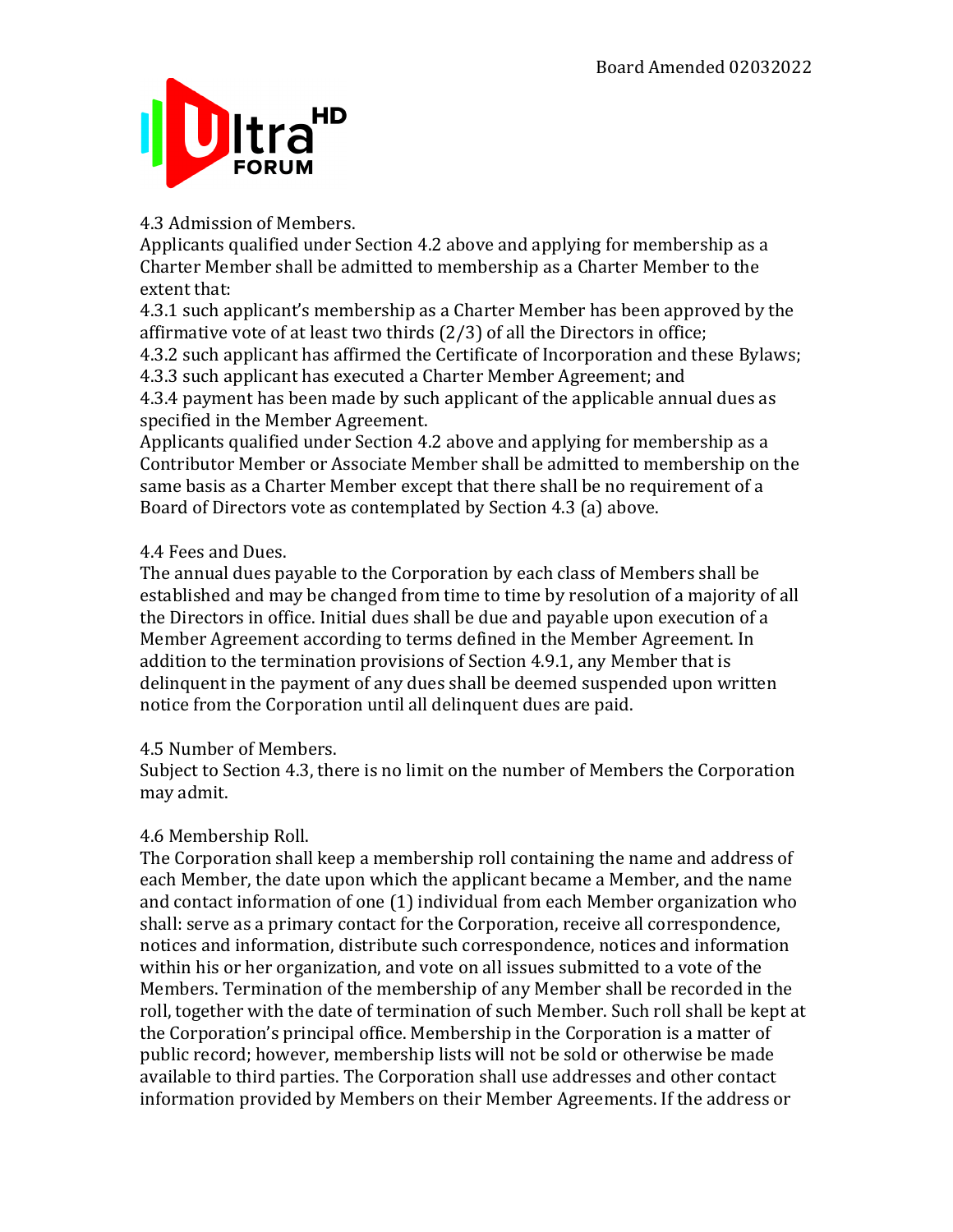

other contact information of a Member changes, it shall be the responsibility of the Member to provide the Corporation with updated information.

## 4.7 Non Liability of Members.

No Member of this Corporation, as such, shall be individually liable for the debts, liabilities, or obligations of the Corporation.

4.8 Non Transferability of Membership.

Subject to Section 4.9.4, no Member shall be permitted to assign its Member Agreement without the affirmative vote of two thirds  $(2/3)$  of all the Directors in office, and any purported assignment without such written approval shall be null and void.

## 4.9 Termination of Membership.

The membership of a Member shall terminate upon the occurrence of any of the following events:

## 4.9.1 Failure to Renew Membership.

Upon a failure to initiate or renew membership by paying dues on or before their due date (as set forth in the applicable Member Agreement), such termination to be effective thirty  $(30)$  days after a written notification of delinguency is given personally or mailed to such Member by the Executive Director of the Corporation. A Member may avoid such termination by paying the amount of delinquent dues within a thirty (30) day period following the Member's receipt of the written notification of delinquency.

#### 4.9.2 Resignation.

Upon fifteen (15) days written notice from the Member. For clarity, the effective date of withdrawal is the date of notice and the effective date of termination is fifteen  $(15)$  days from the date of withdrawal.

## 4.9.3 Violation of Policies or Duties of Membership.

Upon unanimous vote of all Disinterested Directors (defined below) when such Disinterested Directors determine, after affording the Member in question the right to be heard on the issue, that the Member has violated any material provision of these Bylaws, the Member's Member Agreement, or other policies and procedures duly approved by the Board of Directors, including the requirements for Members as stated in Section 4.2 and failed to cure where, in the discretion of a majority of the Disinterested Directors, such violation can be cured. For purposes of this Section 4.9.3, a "Disinterested Director" is a Director who is not employed by the Member subject to the vote for termination.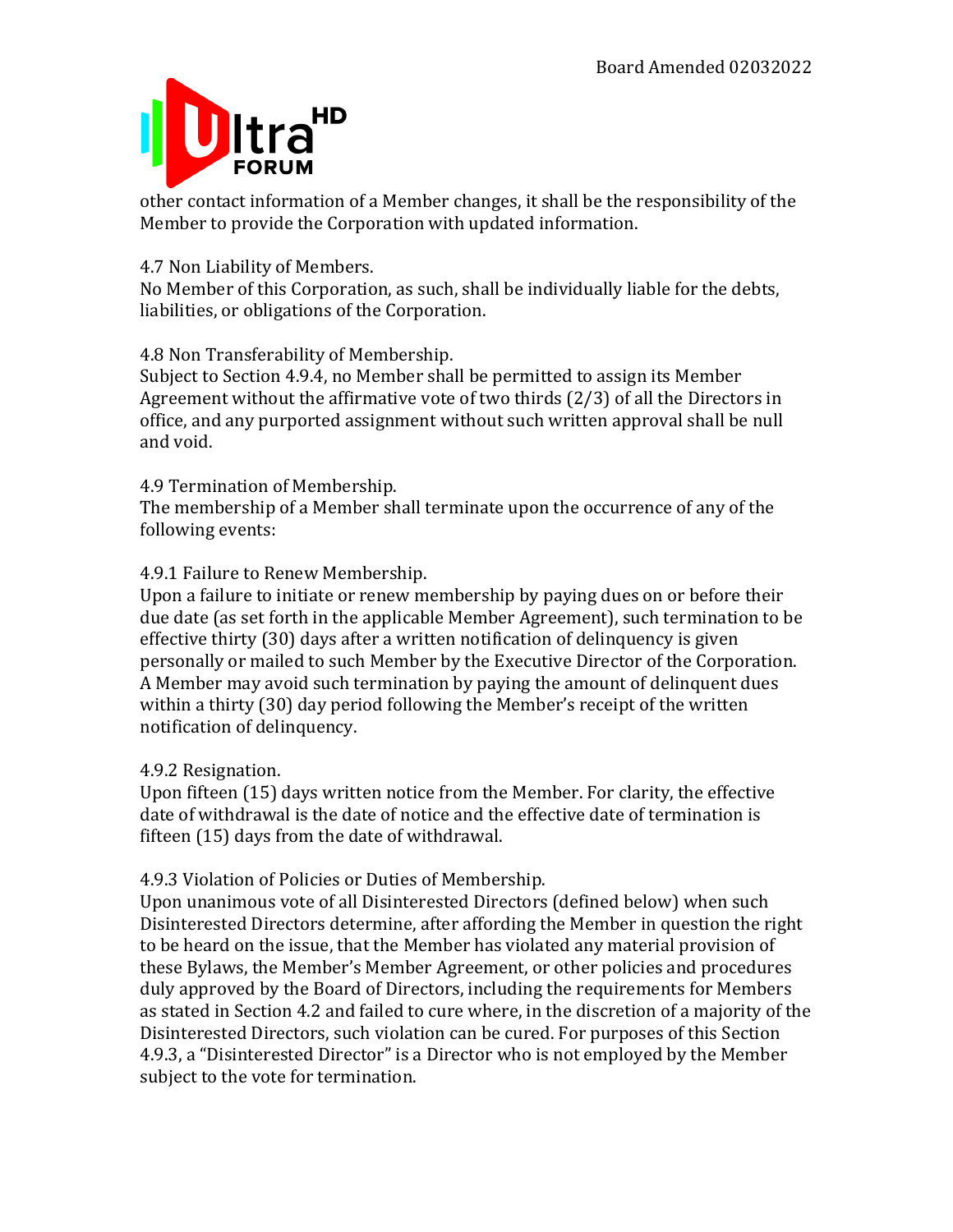

## 4.9.4 Member's Dissolution.

Upon a Member's dissolution, in the event that two (2) or more Member organizations are merged or a Member entity is acquired by another Member entity, the resulting entity shall have only one (1) membership.

## 4.10 Rights of Members.

All rights of a Member in the Corporation shall cease on termination of membership as herein provided. A Member terminated from the Corporation shall not receive any refund of dues already paid for the current dues period.

## 4.11 Distribution of Assets Upon Dissolution.

Upon a dissolution of this Corporation, and after all of the known debts and liabilities of this Corporation have been paid or adequately provided for in accordance with applicable state and federal corporate laws, any remaining net assets of the Corporation shall be distributed by the Board of Directors to one or more organizations selected by the Board of Directors which will help to further the purposes of the Corporation. No part of the Corporation's net earnings will inure to the benefit of any Member, Director, or private person. Any such plan of distribution will be conducted in accordance with the Corporation's tax status under United States Internal Revenue Code Section  $501(c)$  (6).

## **5. BOARD OF DIRECTORS**

## 5.1 Powers.

Subject to the limitations of the Certificate of Incorporation, of these Bylaws, and of the DGCL and subject to the duties of Directors as prescribed by these Bylaws, all corporate powers shall be exercised by or under the authority of, and the business and affairs of this Corporation shall be controlled by, the Board of Directors. The Board of Directors shall have the power to (i) select and remove all officers, agents, employees, and contractors, and to fix reasonable compensation thereof, (ii) to authorize and empower officers or agents to enter into contracts and other commitments on behalf of this Corporation, and (iii) to create committees and appoint and delegate responsibilities and authority to such committees, officers, and agents.

5.2 Qualification, Appointment and Election of Directors, Term.

## 5.2.1 Qualification.

Directors must be employees of a Charter Member. No Charter Member may have more than one (1) representative to the Board of Directors, unless necessary to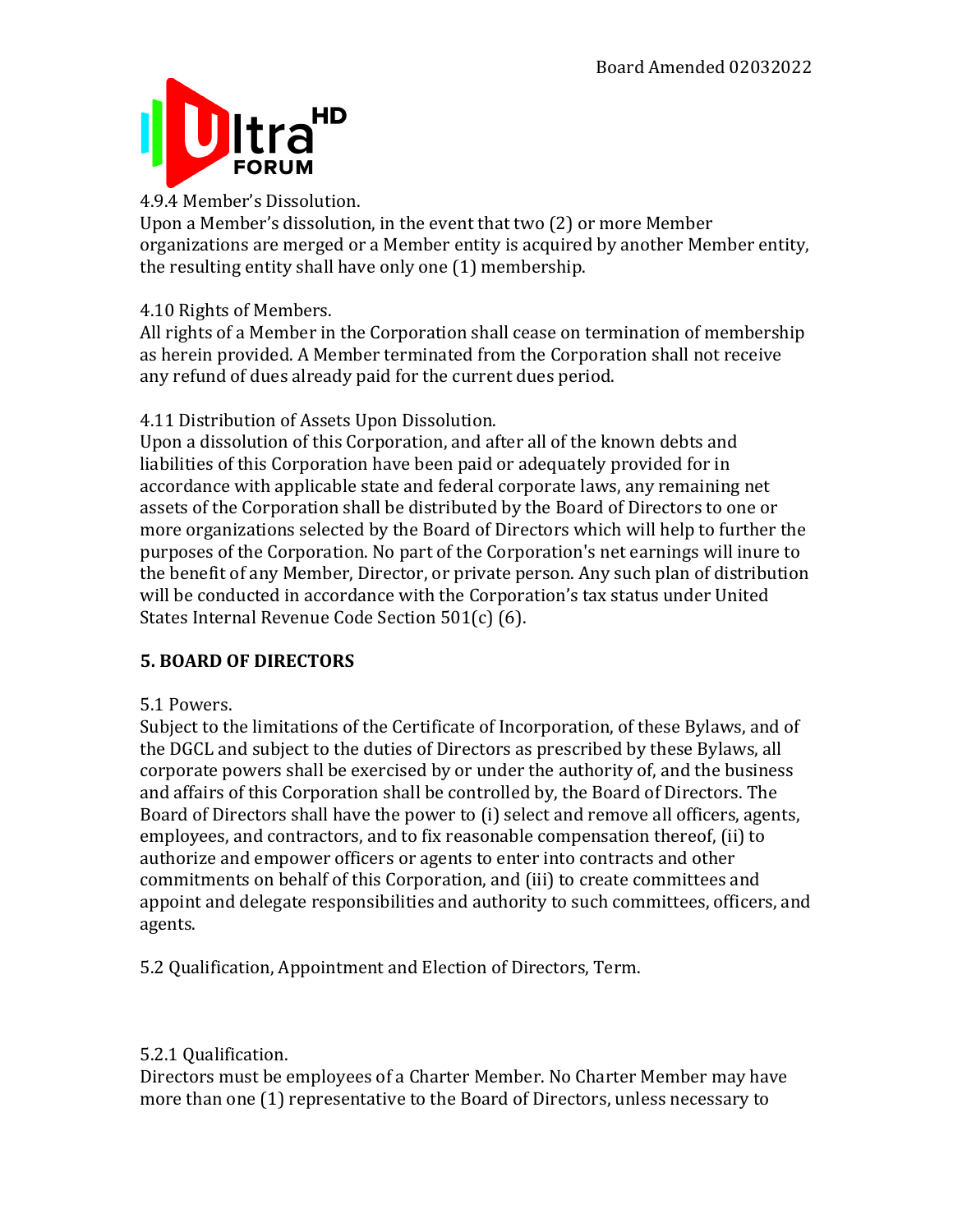

ensure that the Board of Directors includes the minimum number of directors required under the provisions of Section 5.3. For purposes of these Bylaws, a Member and its Affiliates shall be deemed as one (1) Member.

## 5.2.2 Appointment.

The initial Board of Directors shall be appointed by the incorporator and shall consist of one representative to be appointed by each of the Founding Members. The initial Board of Directors will serve until the conclusion of elections for the ongoing Board of Directors, which elections shall be held no later than six months from the first meeting of the initial Board of Directors. Charter Members with representatives on the Board of Directors, by providing written notice to the Board of Directors, may replace an individual appointed by that Charter Member to the Board of Directors at any time with another designated representative of the Charter Member.

## 5.2.3 Term.

The term of Directors of the ongoing Board of Directors shall be two (2) years.

## 5.3 Composition and Size of the Board of Directors.

The Board of Directors shall consist of a minimum of three (3) Directors and a maximum of seven (7) Directors. The maximum number may be increased upon an affirmative vote of a Supermajority of all the Directors in office.

5.4 Board of Director Elections.

## 5.4.1 Time of Election.

The Secretary or Executive Director will initiate nominations by providing notice to the Charter Members ("Initiation of Nominations"): (i) within thirty  $(30)$  days prior to the expiration of the term of the initial Board of Directors, (ii) within thirty (30) days prior to the expiration of the terms of the ongoing Board of Directors, and/or (iii) when a Board of Directors position becomes open.

5.4.2 Election Process.

(1) A Charter Member that desires to nominate either itself or another Charter Member for a Board of Director position, must do so by providing written notice naming the Charter Member and the individual nominated to represent such Charter Member to the Executive Director not later than fourteen  $(14)$  days following the initiation of nominations. Individuals identified in such notice shall be employees of the Charter Member.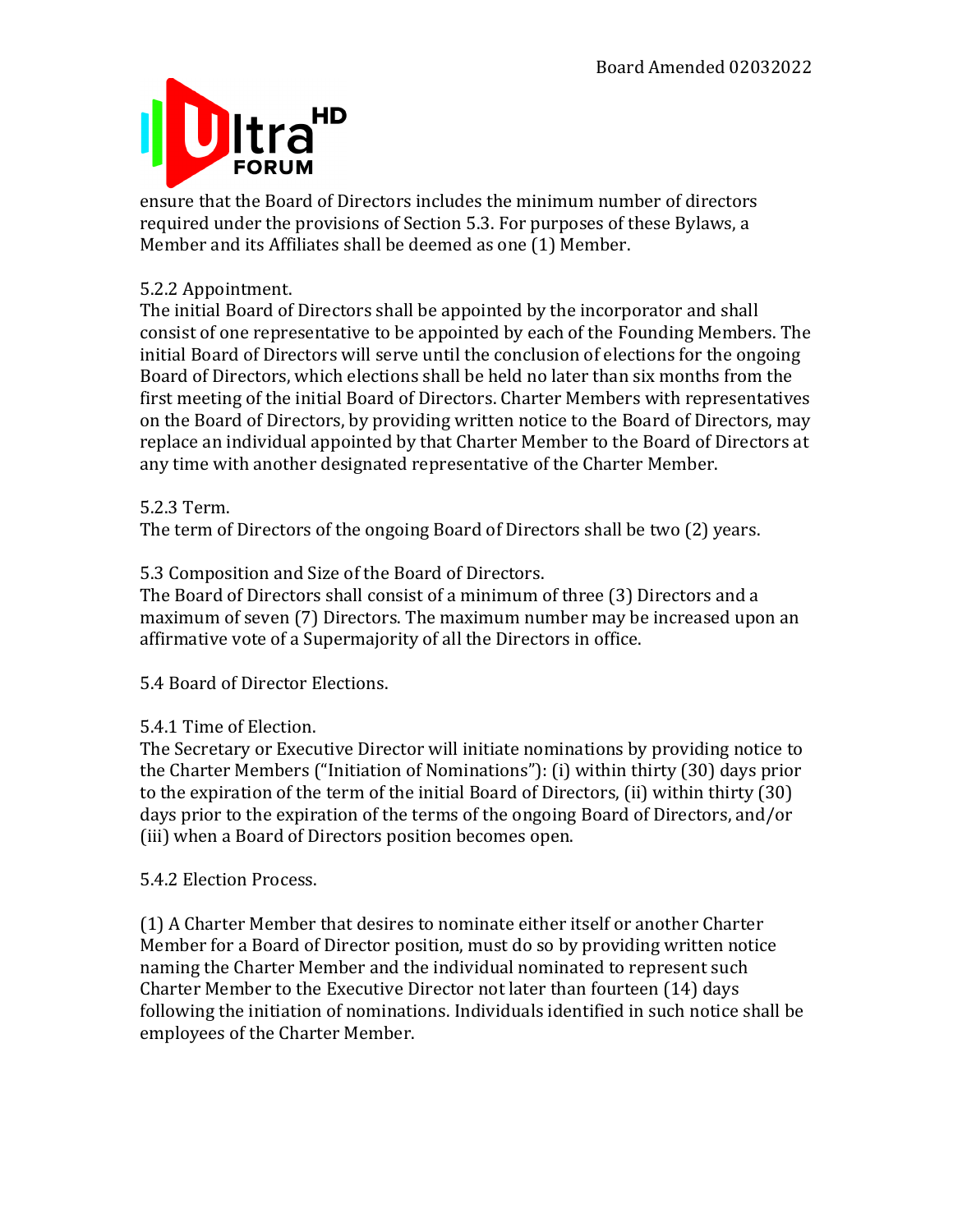

(2) At such time as all nominees are known, the Executive Director shall provide the Charter Members and Contributor Members with a written slate containing the names of all nominees ("Nominee Slate").

(3) Voting shall be exclusively by written ballot (which may be submitted by email) within fourteen (14) days of the date that the Executive Director provides Members with the Nominee Slate. Members may cast one  $(1)$  vote per open Board of Director Position, and may vote for as many nominees as the number of Board of Director positions to be filled. For avoidance of doubt, no more than one (1) vote may be cast for a particular nominee. The nominees receiving the highest number of votes shall be elected, up to the number of Board of Directors seats to be filled.

(4) In the event of a tie between two  $(2)$  or more Board of Director nominees, the Board of Directors shall determine the winner via majority vote of all the Board of Directors Members currently in office.

## 5.5 Vacancies; Resignations.

Vacancies on the Board of Directors shall exist: (1) whenever an individual serving as a Charter Member's representative to the Board of Directors resigns from the Board of Directors; (2) whenever a Director resigns from or is terminated from employment by the Charter Member organization employing the Director at the time of the Director's appointment; (3) whenever a Charter Member organization terminates its membership in the Corporation; (4) wherever a Director is removed from the Board of Directors in accordance with these Bylaws; (5) upon the death or incapacity of a Director; and (6) the expiration of the Director's term. Any Director may resign effective upon giving written notice to the President, the Secretary, Executive Director, or the Board of Directors The Charter Member employing the resigning, terminated, deceased, incapacitated, or removed Director shall replace that Director with another employee or representative by providing the Secretary or Executive Director with written notice of the same within thirty (30) days after the effective date of the Director's resignation, expiration, termination, death, incapacity, or removal. The Board of Directors may not otherwise fill a vacancy existing under this section. Except as otherwise herein provided, a Director shall be ineligible to serve as a Director and such person's term of office shall immediately cease if the Director's employment with the Charter Member is for any reason terminated. A person appointed to fill a vacancy on the Board of Directors shall hold office until his or her death, resignation, removal from office, his or her employment with the Charter Member is terminated, or the Charter Member employing such Director terminates its membership or its membership is terminated in accordance with these Bylaws. In the event that two  $(2)$  or more Charter Member organizations each with an employee or representative on the Board are merged or such a Charter Member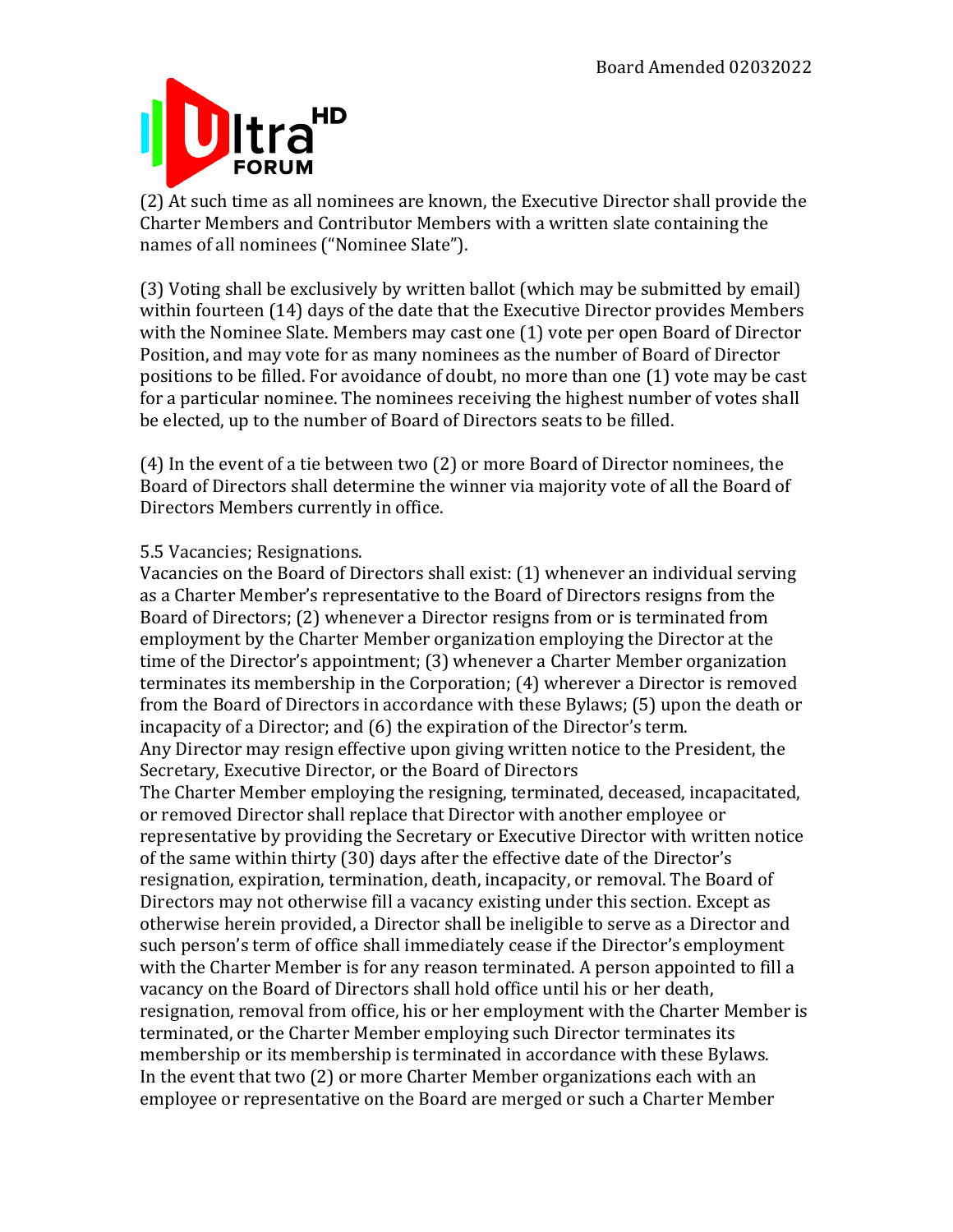

organization is acquired by another such Charter Member organization, the surviving or acquiring Charter Member shall designate which of the Directors is to remain on the Board and the other Director will resign and be effectively removed from the Board immediately upon the closing of the acquisition or merger.

## 5.6 Chairman of the Board

The Chairman of the Board presides at all meetings of the Board of Directors, and is a voting member of the Board. The Vice Chairman is a voting member of the Board and acts in the capacity of the Chairman in the absence of the Chairman. The Chairman shall also serve as President of the Corporation and have such other powers and duties as may be designated from time to time by the Board of Directors. The Vice Chairman shall also serve as the Vice President of the Corporation and have such powers and duties as may be designated from time to time by the Board of Directors. The Board of Directors (by a vote of at least twothirds  $(2/3)$  of all the Directors in office) shall elect the Chairman and the Vice Chairman (and any replacement) for a period of one  $(1)$  year commencing with the first meeting of the Board of Directors. Harmonic shall appoint a representative to serve as Chairman of the initial Board of Directors meeting where the Chairman and Vice Chairman elections shall be held. Except as set forth elsewhere in these Bylaws, any removal of a Member's Director from the Chairman position does not limit the Director's rights as a member of the Board of Directors.

## 5.7 Meetings

## 5.7.1 Place of Meetings.

Board of Directors' meetings shall be held at places and times as may be agreed to by a majority of the Board of Directors. Meetings may be held in person, by audio, or videoconferencing techniques, or any other means or combinations thereof permitted under the DGCL.

#### 5.7.2 Regular Meetings.

Regular Meetings of the Board of Directors shall be held prior to the Annual Meeting of the Members.

## 5.7.3 Special Meetings.

Special Meetings of the Board of Directors may be called by any one-third  $(1/3)$  of the then current Board of Directors, or, if different, by the persons specifically authorized under the DGCL to call Special Meetings of the Board of Directors.

5.7.4 Notice of Meetings.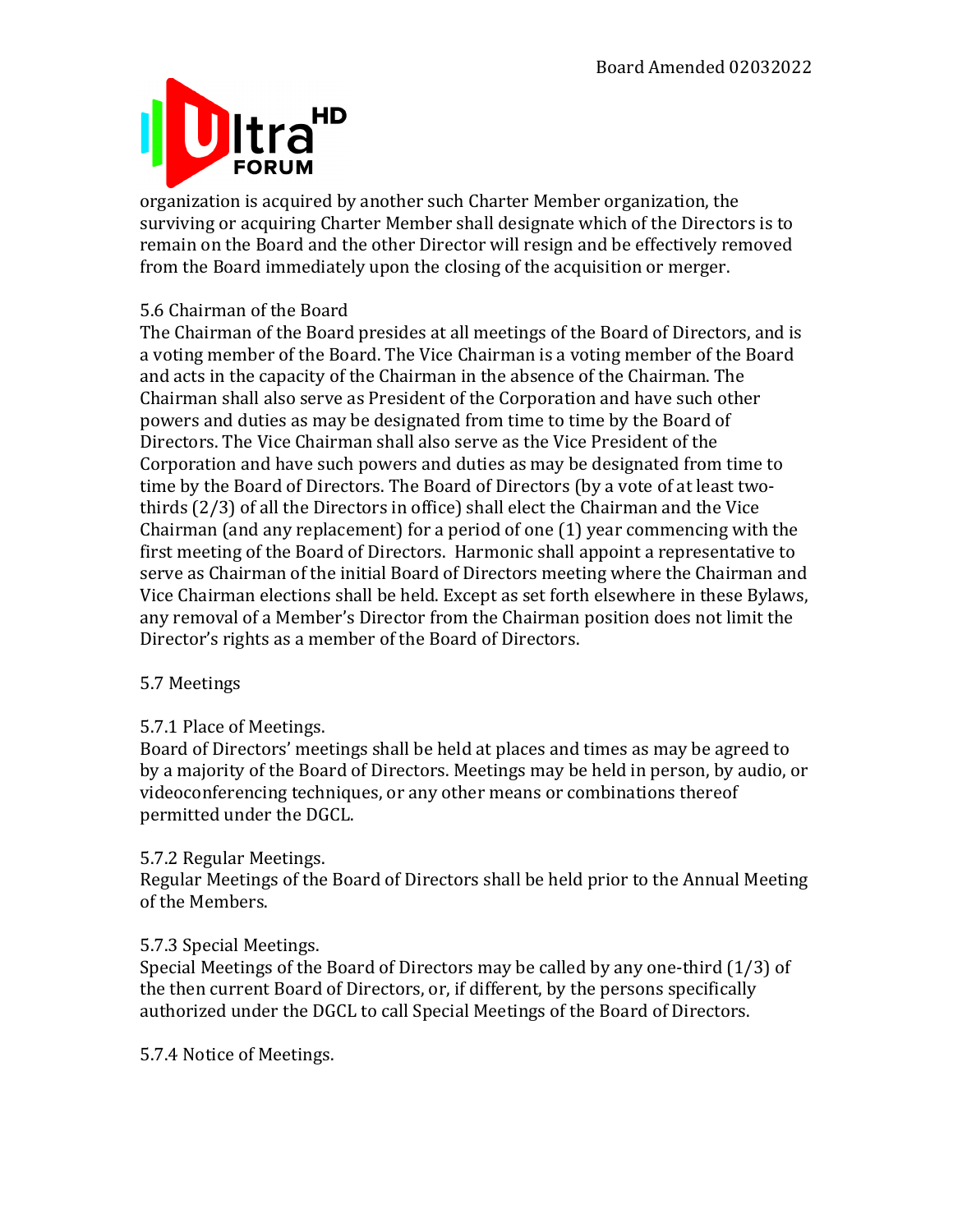## HD **FORUM**

Unless otherwise provided by the Certificate of Incorporation, these Bylaws, or provisions of law, the following provisions shall govern the giving of notice for meetings of the Board of Directors:

(1) Regular Meetings. The Executive Director of the Corporation shall give at least seven (7) days prior notice to each Director.

(2) Special Meetings. The Executive Director of the Corporation shall give at least ten (10) days prior notice to each Director.

The primary means for the provision of notice shall be via electronic mail to each Director at the electronic mail address as it appears on the records of the Corporation, provided that the Director to be contacted shall acknowledge personal receipt of the electronic message by a return electronic message or telephone call within three (3) business days of the first notification. If notification is provided by mail (including the U.S. Postal Service, express courier services and the like), such notice shall be deemed to be delivered when deposited in the mail addressed to the Director at his or her address as it appears on the records of the Corporation, with postage prepaid. Personal notification may also include notification by telephone, facsimile, or other electronic means; provided, however, such notification shall be subject to any and all acknowledgment requirements as may be set forth in the DGCL, as it may be amended from time to time.

## 5.7.5 Consent to Meetings.

The transactions of the Board of Directors at any meeting however called and noticed or wherever held, shall be as valid as though done at a meeting duly held after call and notice if a quorum is present and if either before or after the meeting each Director not present (i) signs a written waiver of notice, or (ii) signs a consent to the holding of such meeting, or (iii) approves the minutes thereof. Each Director who attends the meeting without protesting, prior thereto or at its commencement shall be deemed conclusively to have consented to the holding of the meeting and to have waived the lack of notice to such Director. All such waivers, consents, or approvals shall be filed with the corporate records and made a part of the minutes of the meeting.

## 5.7.6 Action without Meeting.

Any action required or permitted to be taken by the Board of Directors under any provision of the DGCL may be taken without a meeting if all members of the Board shall consent in writing to such action. Such written consent or consents shall be filed with the minutes of the proceedings of the Board. Such action by written consent shall have the same force and effect as a unanimous vote of such Directors.

## 5.7.7 Telephone or Videoconference Meetings.

Directors may participate in a meeting through use of conference telephone and/or videoconference or similar communications equipment, so long as all Directors and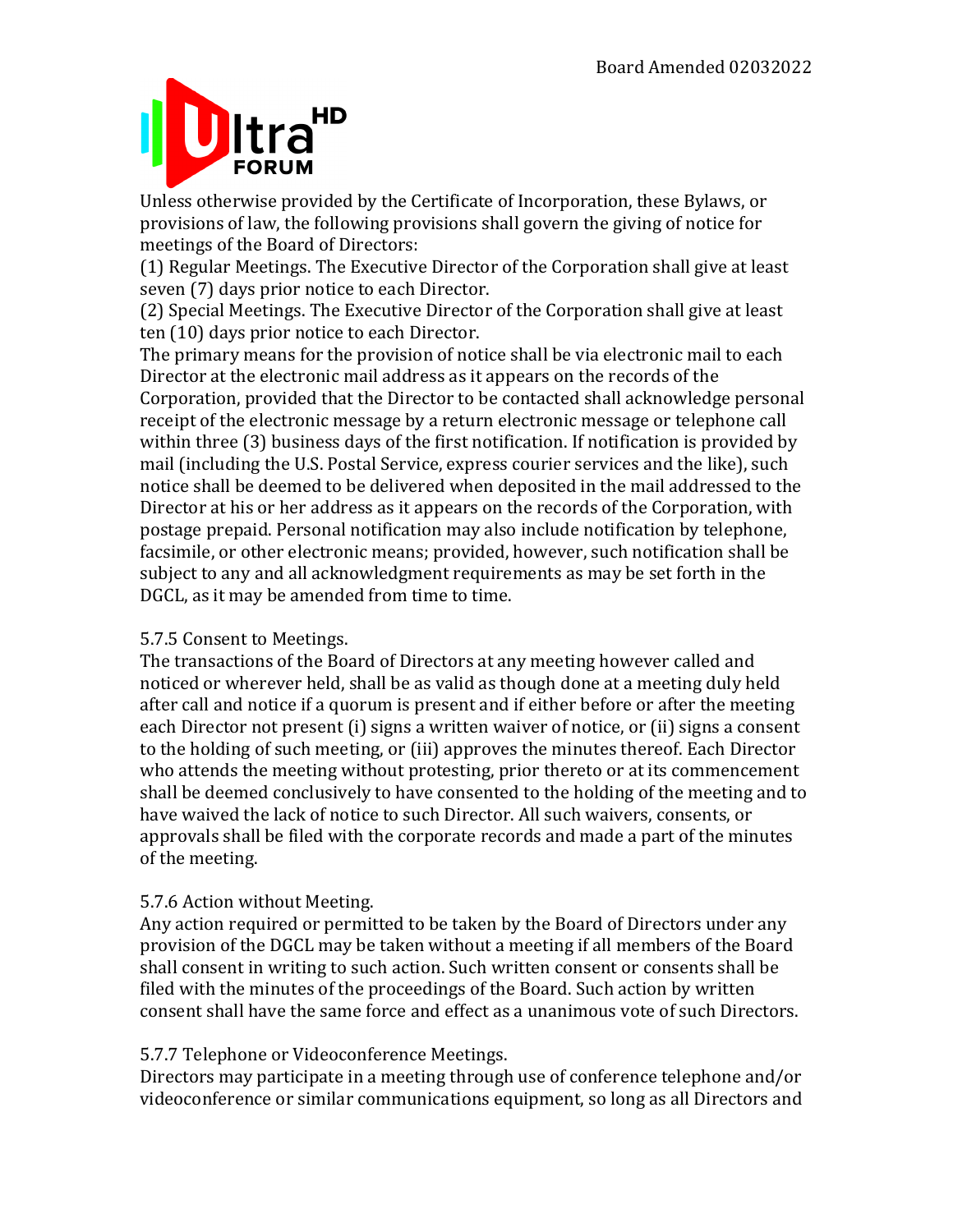

others participating in such meeting can hear and identify one another. Participation in a meeting through use of telephone or similar communications equipment shall constitute presence in person at such meeting.

5.7.8 Quorum and Action of Board of Directors.

Two thirds  $(2/3)$  of all the Directors in office shall be necessary to constitute a quorum for the transaction of business, except to adjourn as hereinafter provided. The table below sets forth categories of acts or decisions and the number of affirmative votes required for the decision to be regarded as an act of the Board of Directors.

| <b>Matter to be Voted On</b>             | <b>Number of Affirmative Votes</b>                     |
|------------------------------------------|--------------------------------------------------------|
|                                          | Required                                               |
| <b>General Business Matters</b>          | Majority vote of a quorum of the Board                 |
|                                          | of Directors                                           |
| <b>Establishment of Work Groups,</b>     | Two thirds majority vote of a quorum                   |
| Approval of a Work Group's Charter,      | of the Board of Directors                              |
| and Appointment of Work Group            |                                                        |
| Chairpersons                             |                                                        |
| <b>Election of Officers</b>              | Majority vote of a quorum of the Board<br>of Directors |
| <b>Removal of Officers</b>               | Two thirds majority vote a quorum of                   |
|                                          | the Board of Directors                                 |
| Amendment to Certificate of              | Two thirds majority vote of all                        |
| Incorporation, Bylaws, Membership        | Directors in office                                    |
| <b>Agreements or IPR Policy</b>          |                                                        |
| <b>Changing the Corporation Purpose</b>  | Two thirds majority vote of all                        |
|                                          | Directors in office                                    |
| Approving 1) Final Deliverables and 2)   | Two thirds majority vote of all                        |
| public Sample Code releases              | Directors in office                                    |
| Notwithstanding Section 5.12,            | Two thirds majority vote of all                        |
| Dissolution or Merger of the             | Directors in office                                    |
| Corporation, or Transfer of All or       |                                                        |
| Substantially All of the Corporation's   |                                                        |
| Assets to Another Industry Group or      |                                                        |
| <b>Standards Body</b>                    |                                                        |
| Issue general Corporation press          | Two thirds majority vote of a quorum                   |
| releases                                 | of the Board of Directors                              |
| <b>Addition or Removal of Additional</b> | Two thirds majority vote of all                        |
| <b>Classes of Members.</b>               | Directors in office                                    |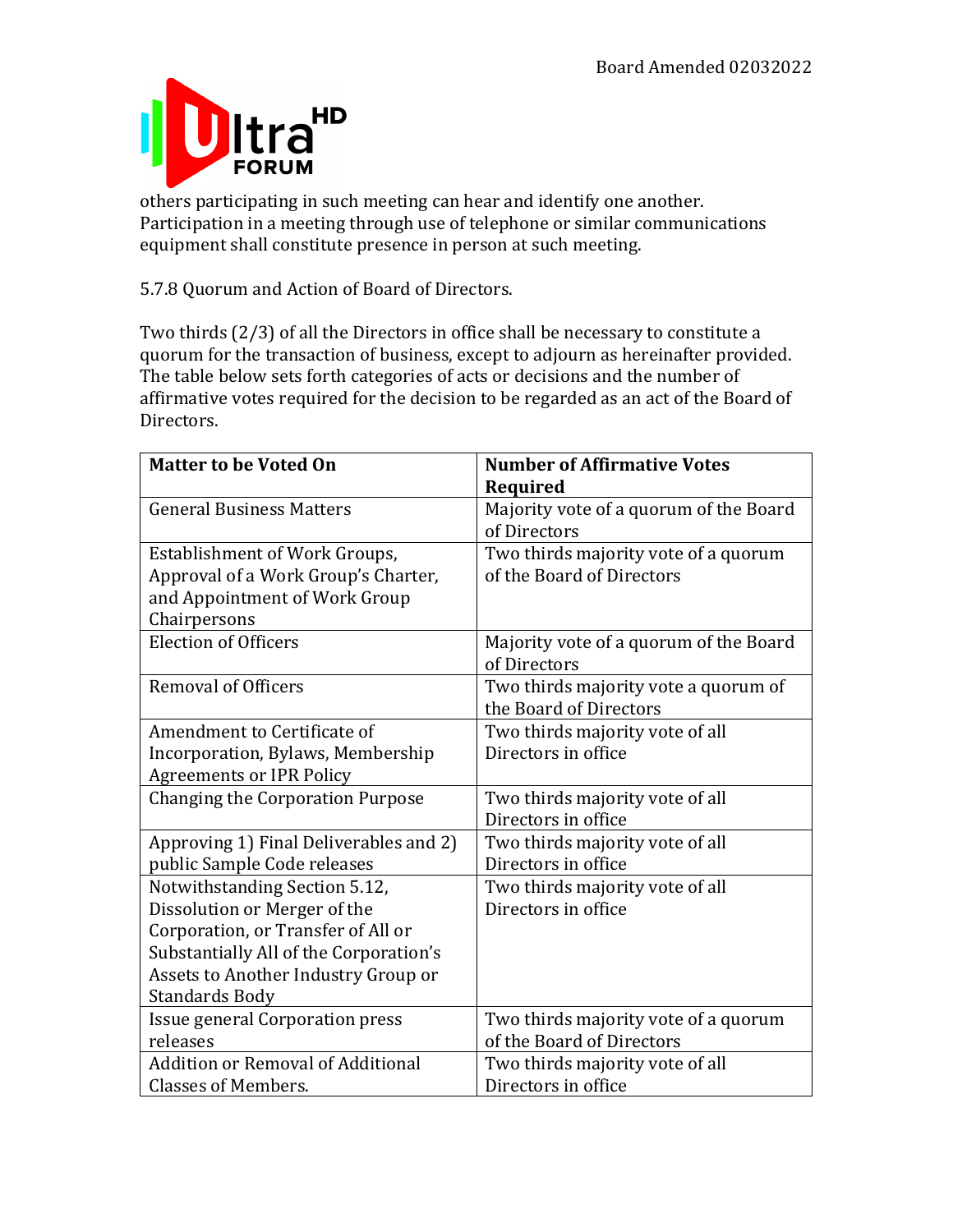

| <b>Matter to be Voted On</b>            | <b>Number of Affirmative Votes</b>       |
|-----------------------------------------|------------------------------------------|
|                                         | Required                                 |
| Increasing the maximum number of        | Supermajority of all Directors in office |
| <b>Directors</b>                        |                                          |
| Wind down the Corporation on or after   | Supermajority of all Directors in office |
| the fifth Annual Meeting of the         |                                          |
| Corporation                             |                                          |
| Approve applicant's membership as a     | Two thirds majority vote of all          |
| <b>Charter Member</b>                   | Directors in office                      |
| Amend annual dues payable by each       | Majority vote of all Directors in office |
| class of Member                         |                                          |
| Approve assignment of Member            | Two thirds majority vote of all          |
| Agreement                               | Directors in office                      |
| Adopt a Trademark                       | Unanimous vote of all Directors in       |
|                                         | office                                   |
| Terminate membership for violation of   | Unanimous vote of all Disinterested      |
| policies or duties                      | Directors after majority vote of         |
|                                         | Disinterested Directors determines       |
|                                         | violation can be cured                   |
| Determine winner in event of a tie      | Majority vote of all Directors in office |
| between two nominees                    |                                          |
| <b>Election of Chairman</b>             | Two thirds majority vote of all          |
|                                         | Directors in office                      |
| Approve self-dealing transaction        | Two thirds majority vote of all          |
|                                         | disinterested Directors, even though     |
|                                         | less than a quorum                       |
| Approve benefits, rights, privileges,   | Supermajority of all Directors in office |
| restrictions, and conditions of Members |                                          |
| Determine the Board Fee, if any         | Supermajority of all Directors in office |
|                                         |                                          |

## 5.7.9 Adjournment.

A majority of the Directors present, whether or not a quorum is present, may adjourn any Board of Directors' meeting to meet again at another time or place. In the event a meeting of the Board of Directors is adjourned for more than twentyfour (24) hours, notice of any adjournment to another time or place shall be given prior to the time set for the rescheduled meeting to the Directors who were not present at the time of the adjournment.

5.7.10 Conduct of Meetings.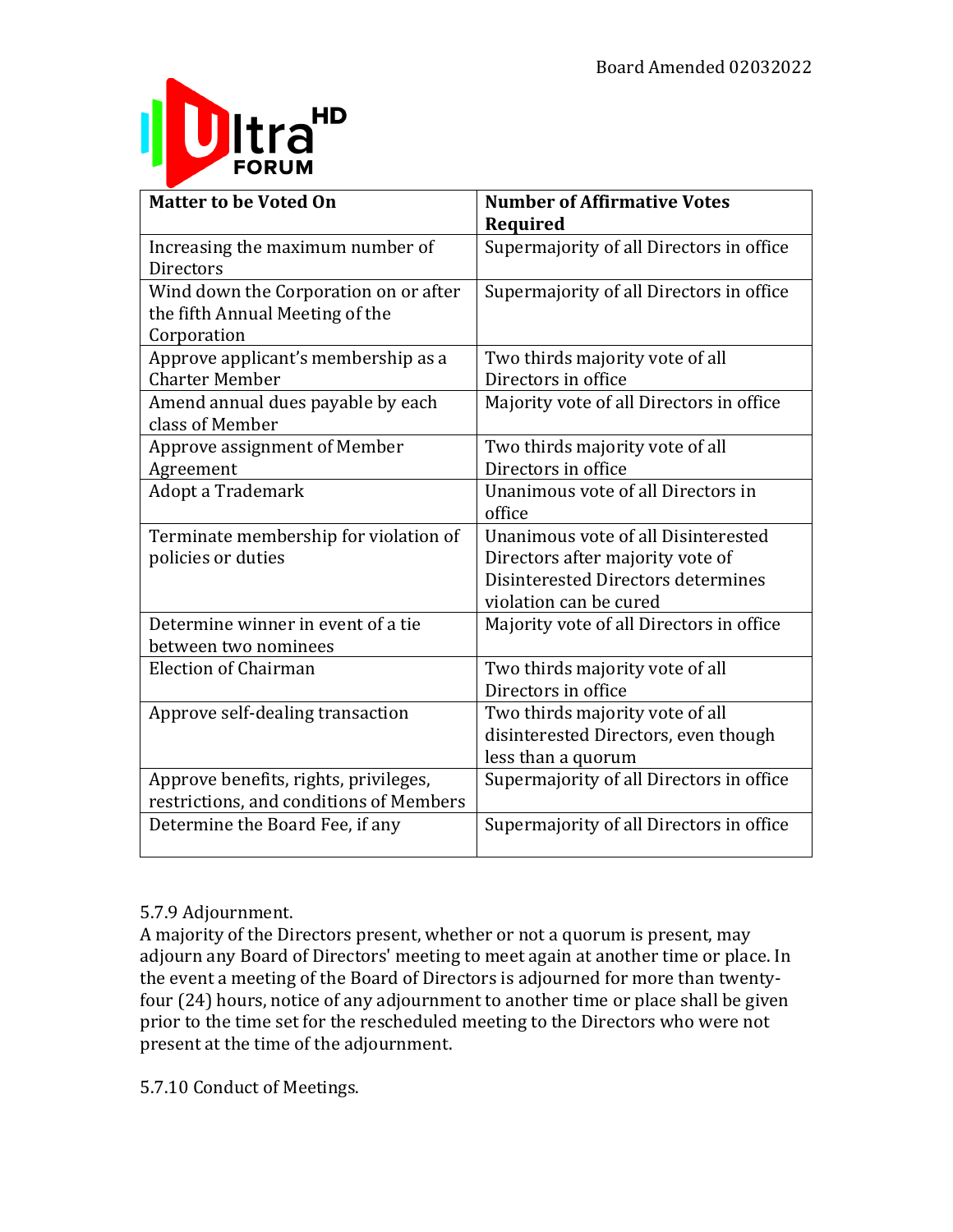

Meetings of the Board of Directors shall be presided over by a Chairman of the Board of Directors, or in his or her absence, by the Vice Chairman. In the case of the absence of both the Chairman and Vice Chairman, an acting Chairman shall be chosen by a majority of the Directors present at that meeting. The Secretary of the Corporation shall act as secretary of all meetings of the Board of Directors, provided that, in his or her absence, the presiding officer shall appoint another person to act as Secretary of the Meeting. Meetings shall be governed by such procedures as may be approved from time to time by the Board of Directors, insofar as such rules are not inconsistent with or in conflict with the Certificate of Incorporation, these Bylaws, or with provisions of law. Where practical, the Board of Directors will model its procedures and actions on Robert's Rules of Order, although the Board shall not be required to adopt Robert's Rules of Order in its entirety or any part thereof.

5.8 Compensation.

Directors shall serve without compensation by the Corporation.

#### 5.9 Standard of Conduct.

Subject to the provisions of the Corporation's Certificate of Incorporation, a Director shall perform the duties of a Director, including duties as a member of any committee or Work Group of the Board of Directors upon which the Director may serve, in good faith, in a manner such Director believes to be in the best interests of this Corporation and with such care, including reasonable inquiry, as an ordinarily prudent person in a like position would use under similar circumstances. In performing the duties of a Director, a Director shall be entitled to rely on information, opinions, reports or statements, including financial statements and other financial data, in each case prepared or presented by:

(1) One or more officers or employees of this Corporation whom the Director believes to be reliable and competent in the matters presented; or

(2) Legal counsel, independent accountants or other professionals as to matters which the Director believes to be within such person's professional or expert competence; or

(3) A committee of the Board of Directors upon which the Director does not serve, as to matters within the committee's designated authority, which committee the Director believes to merit confidence; provided, that in any such case, the Director acts in good faith, after reasonable inquiry when the need therefore is indicated by the circumstances and without knowledge that would cause such reliance to be unwarranted.

#### 5.10 Self-Dealing Transactions.

As used in this section, a "self-dealing contract" is any contract or transaction (i) between this Corporation and one or more of its Directors, or between this Corporation and any corporation, firm or association in which one or more of the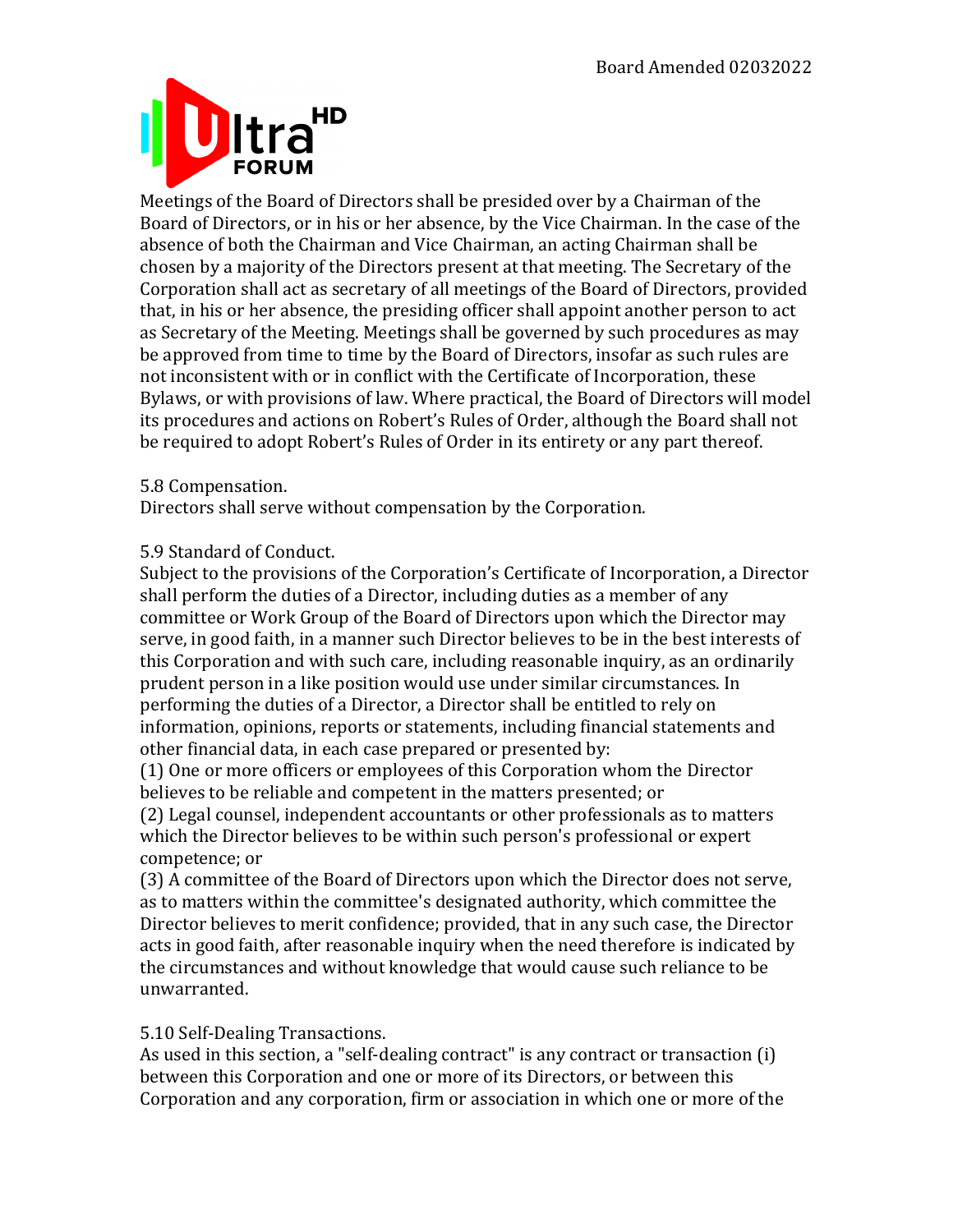# HD **FORUM**

Directors or, to the best of each respective Director's knowledge at the time the contract or transaction is proposed, or thereafter, one or more members is employed or has a material financial interest, or (ii) between this Corporation and a corporation, firm or association of which one or more of its directors or employees or consultants are Directors of this Corporation (collectively, "Interested  $Director(s)$ "). Pursuant to the DGCL, no self-dealing contract shall be void or voidable because such Interested Director(s) or corporation, firm or association is a party or because such Interested Director(s) are present at the meeting of the Board of Directors or committee which authorizes, approves, or ratifies the self-dealing contract, if:

(1) Board of Directors or Committee Approval. The material facts as to the Interested Director's relationship or interest and as to the self-dealing contract are disclosed or are known to the Board of Directors or committee, and the Board of Directors or committee in good faith authorizes the self-dealing contract by the affirmative votes of two-thirds  $(2/3)$  of the disinterested Directors, even though the disinterested Directors be less than a quorum; or

(2) The self-dealing contract is fair as to the Corporation as of the time it is authorized, approved, or ratified, by the Board of Directors or committee thereof.

## 5.11 Advances for Expenses.

To the extent a Director or officer of the Corporation is a party to an action, suit or proceeding as a result of such Director or officer's service to the Corporation, the Corporation shall pay for or reimburse the reasonable expenses incurred by such Director or officer in advance of final disposition of the action, suit or proceeding to the fullest extent permitted by the DGCL, as it exists on the date hereof or is hereafter amended.

## 5.12 Board of Director Vote on Continuation of Corporation.

Commencing at the time of the fourth Annual Meeting of the Board of Directors, and occurring at each Annual Meeting of the Board of Directors thereafter, the Board of Directors shall vote on whether the Corporation shall be continued for another vear. Unless a Supermajority of the Board of Directors votes against continuation, the Corporation shall continue for another year. Should a Supermajority or more of the Board of Director vote against continuation, then the Corporation shall take all steps necessary to dissolve as required under the laws of the State of Delaware.

## 6. WORK GROUPS

## 6.1 Work Groups.

From time to time, the Board of Directors will approve formation of one or more work groups ("Work Groups") to carry out the development of Draft Deliverables.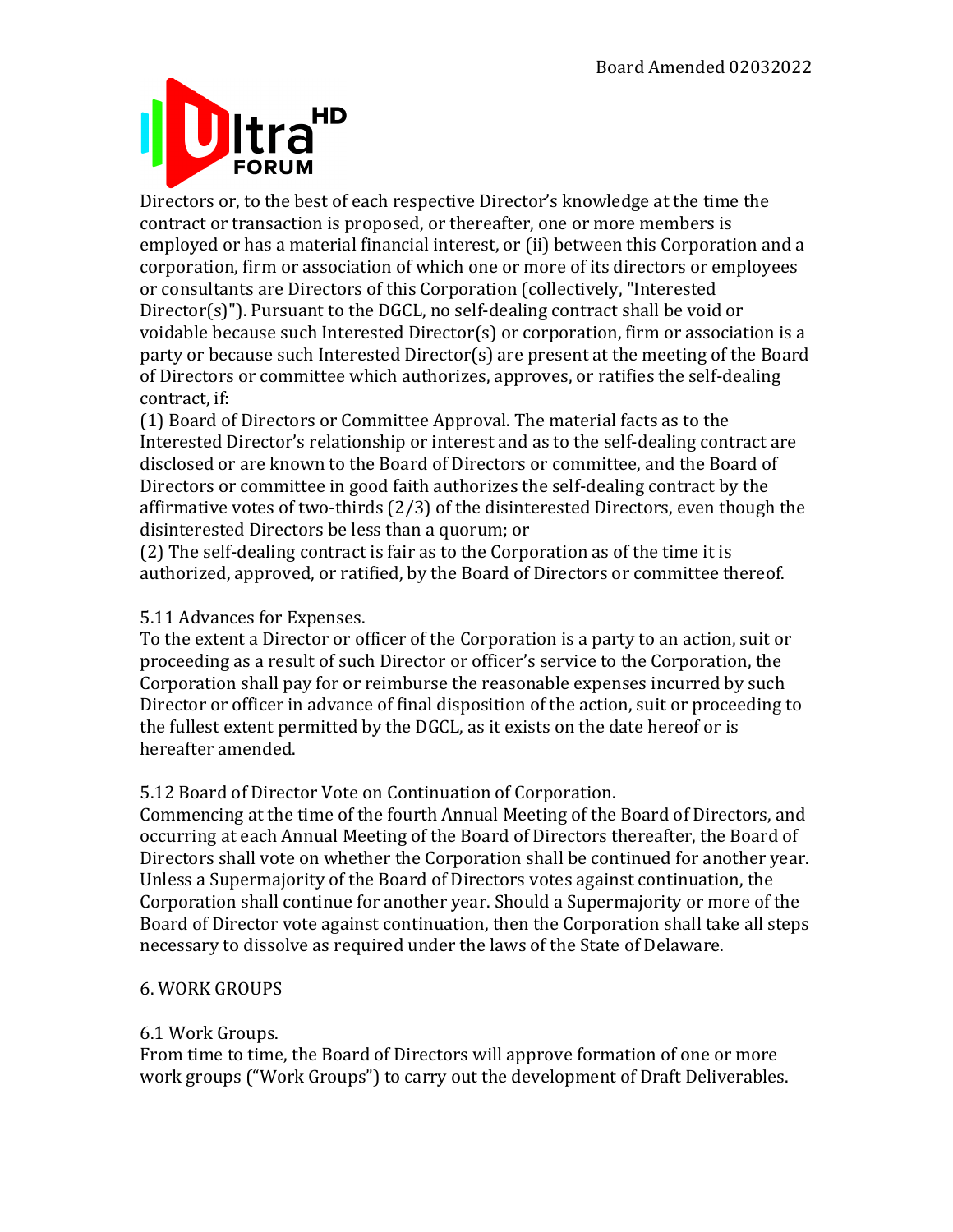

Such Work Groups will operate in accordance with procedures ("Work Group Procedures") adopted and amended, from time to time, by the Board of Directors.

## 6.2 Formation.

Any Director may propose for vote, at a duly called meeting of the Board of Directors, the establishment of one  $(1)$  or more Work Groups to carry out the work of the Corporation as assigned by the Board of Directors. Such proposal shall include the proposed charter of such Work Group. The Board of Directors shall, with the affirmative vote of at least two thirds  $(2/3)$  of a quorum of the Board of Directors,  $(i)$ approve the formation of each Work Group, (ii) approve the charter of such Work Group, and (iii) appoint the initial and any replacement chairman of such Work Group, which chairman shall serve for a term of one  $(1)$  year, after which time the Board of Directors must either replace or reappoint said chairman. All output of a Work Group, including but not limited to Draft Guidelines, and modifications thereto, shall be subject to review and approval of the Board of Directors. It is contemplated that, at a minimum, the following Work Groups will be chartered: Technical Work Group, Promotion Work Group, Liaison Work Group and the Membership Work Group.

## 6.3 Composition of Work Groups.

Participation on any Work Group shall be open to all Members, but Work Groups shall only be chaired by Charter or Contributor Members.

#### 6.4 Record of Activities.

Each Work Group shall elect a secretary or other person to document and record the minutes of Work Group meetings.

#### 6.5 Meetings.

Work Groups shall hold regular meetings on a schedule determined by the Work Group Procedures. The noticing of meetings of the Work Group and the governance thereof shall be subject to the Work Group Procedures. Where practical, Robert's Rules of Order shall be used as a guide in the conduct of meetings.

#### 6.6 Removal from Work Groups.

The then-current Work Group Procedures shall govern the removal of any member of a Work Group.

6.7 Process for Approval of a Draft Guideline or Draft Test Material.

6.7.1 One or more technical Work Groups shall have the responsibility for drafting and developing Draft Guidelines, Draft Test Materials, Draft Informational Documents and Sample Code. When the chairman of a technical Work Group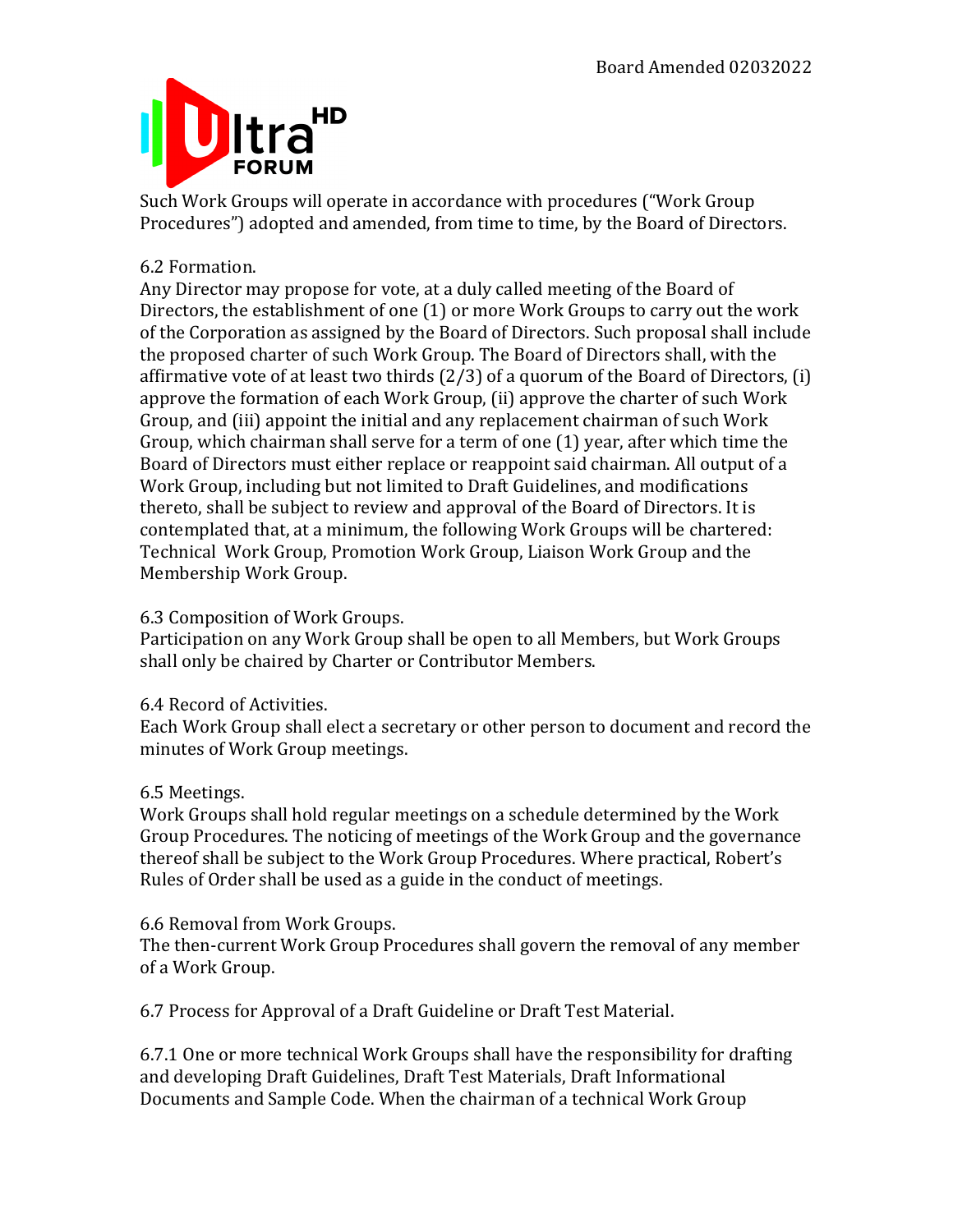

determines, in accordance with procedures to be developed by the Board of Directors, that a Draft Guideline, Draft Test Material, Draft Informational Document or Sample Code is sufficiently substantial and defined so as to provide for meaningful review by the members of the Work Group, he or she may initiate a Work Group review. Work Group Procedures shall define the voting process and the voting threshold required to enable the chairman of the technical Work Group to direct the Executive Director to initiate a review period for all Members ("Review Period"). The duration of the Review Period shall be not less than thirty (30) days.

6.7.2 Upon completion of the Review Period, the Board of Directors will vote to approve the Draft Guideline, Draft Test Material, Sample Code or other Deliverable in accordance with these Bylaws. If the Board of Directors approves such Draft Guideline, Draft Test Materials, Sample Code or other Deliverable, such Draft Guideline, Draft Test Materials, Sample Code or other Deliverable shall be a Final Guideline, Final Test Materials or other Final Delivery, respectively, of the Corporation. In the event that the Board of Directors fails to approve such Draft Guideline, Draft Test Materials, Sample Code or other Deliverable, such Draft Guideline, Draft Test Materials, Sample Code or other Deliverable shall be returned to the technical Work Group.

## **7. OFFICERS**

#### 7.1 Officers.

The required officers of the Corporation shall be a President, Treasurer, and Secretary. The Corporation may have a Vice President and such other officers with such titles as may be determined from time to time by the Board of Directors. All officers shall be an employee or representative of a Charter Member. One person may hold two or more offices except no single individual may authorize an act of the Corporation that requires the approval of two or more officers.

## 7.2 Election.

The officers of this Corporation, except for the President who shall be the Chairman of the Board appointed in the manner set forth in Section 5.6 above, and such officers as may be appointed in accordance with the provisions of Section 7.3 or Section 7.4, shall be elected by the Board of Directors in accordance with this Section 7, and each officer shall hold his or her office for a term of one (1) year, or until he or she shall resign or shall be removed or his or her successor shall be elected and qualified.

7.3 Removal and Resignation.

## 7.3.1 Removal.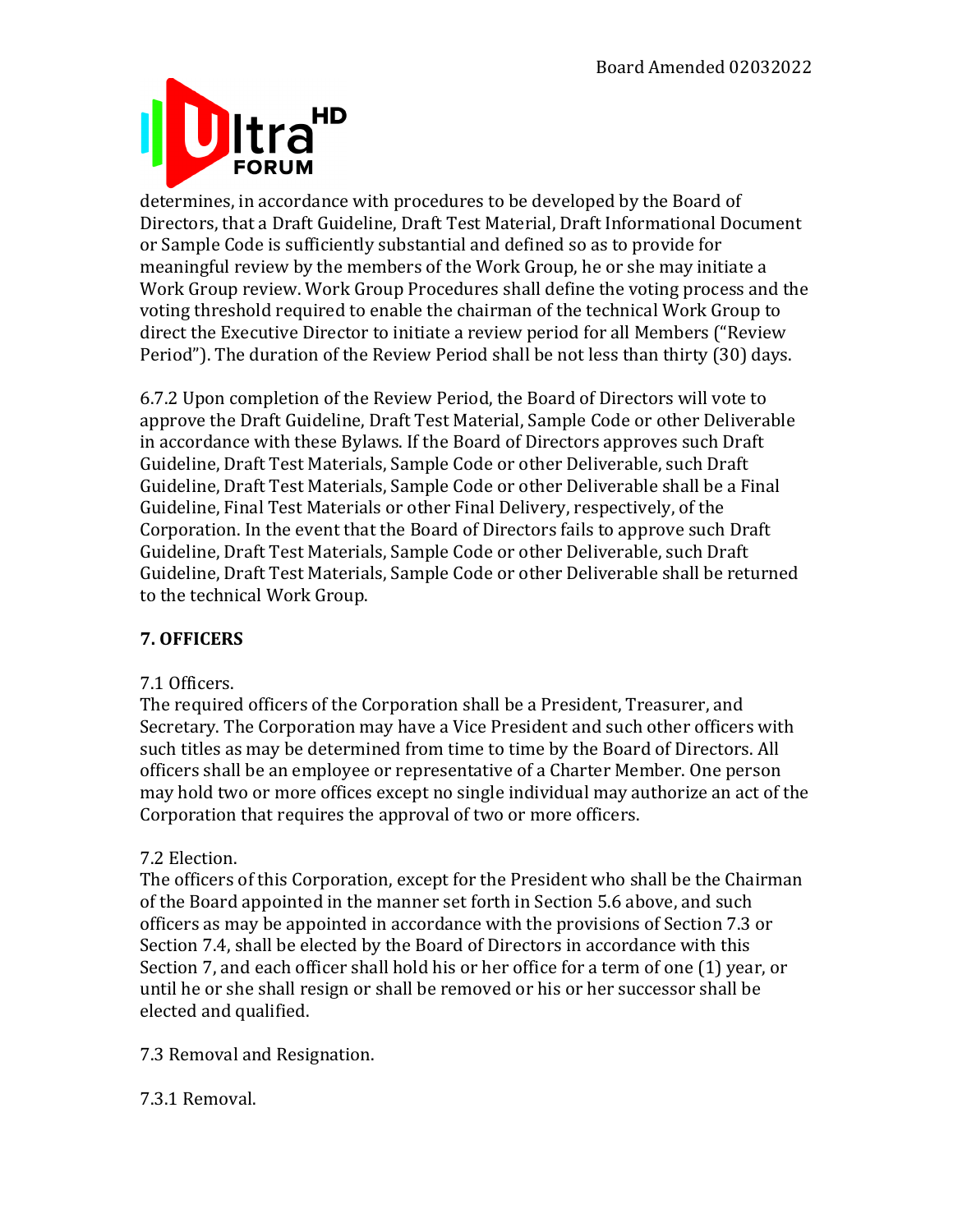

Any officer may be removed, either with or without cause, by the Board of Directors at any regular or special meeting (subject to the rights, if any, of an officer under any contract of employment).

## 7.3.2 Resignation.

Any officer may resign at any time by giving written notice to the Board of Directors, or to any officer of this Corporation. Any such resignation shall take effect at the date of the receipt of such notice or at any later time specified therein, and, unless otherwise specified therein, the acceptance of such resignation shall not be necessary to make it effective. Such resignation shall not prejudice the rights of the Corporation under any contract to which the officer is a party.

## 7.4 Vacancies.

A vacancy in any officer position because of death, resignation, removal, disqualification, or any other cause shall be filled in the manner prescribed in the Bylaws for regular appointments to such officer position.

## 7.5 President.

The President shall serve as the Chairman of the Board of Directors and the Chief Executive Officer of this Corporation. Subject to the control of the Board of Directors, the President shall have general supervision, direction, and control of the business and affairs of this Corporation. The President shall have such other powers and duties as may be designated from time to time by the Board of Directors. The President may delegate such duties to the Executive Director provided that the President appropriately supervises the Executive Director in his or her exercise of such duties.

## 7.6 Vice President.

The Corporation shall have one Vice President and such officer will assume all the powers and duties of the President when the President is absent or temporarily incapacitated.

## 7.7 Treasurer.

The Treasurer shall oversee the financial and accounting matters of this Corporation with respect to the receipt, deposit, and expenditure of funds. The Treasurer shall have such other powers and duties as may be designated from time to time by the Board of Directors. The Treasurer may delegate such duties to the Executive Director provided that the Treasurer appropriately supervises the Executive Director in his or her exercise of such duties.

## 7.8 Secretary.

The Secretary shall keep a full and complete record of the proceedings of the Board of Directors, shall keep the seal of this Corporation and affix it to such papers and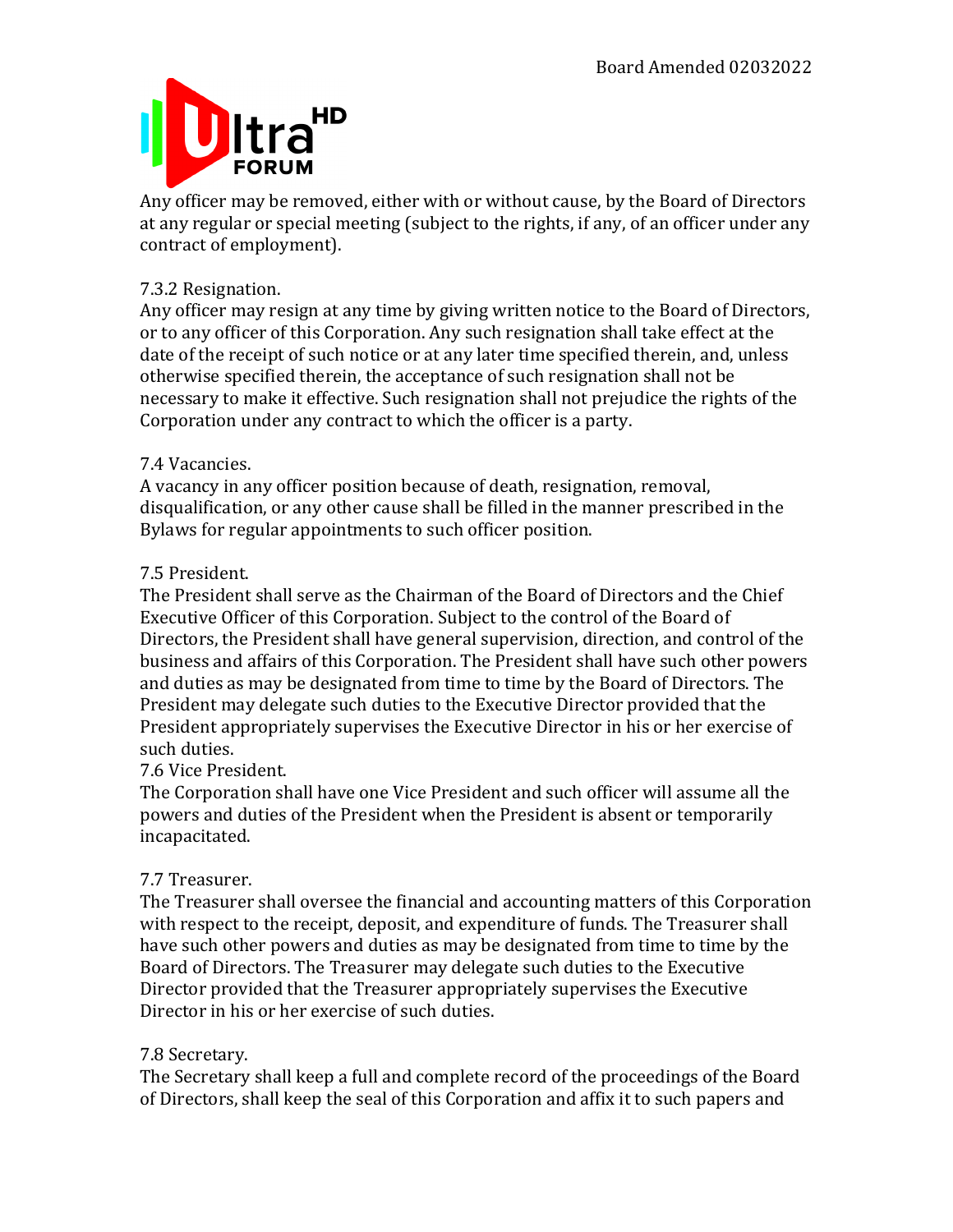

instruments as may be required in the regular course of business, shall make service of such notices as may be necessary or proper, shall supervise the keeping of the records of this Corporation, and shall deliver the annual Statement required in these Bylaws to the Directors. The Secretary shall have such other powers and duties as may be designated from time to time by the Board of Directors. The Secretary may delegate such duties to the Executive Director provided that the Secretary appropriately supervises the Executive Director in his or her exercise of such duties.

## 7.9 Executive Director.

The Executive Director is not an Officer of the Corporation and does not serve as a voting representative of the Board of Directors. Upon approval by the Board of Directors, the Executive Director may attend any Board of Directors, committee, or Work Group meeting. The Officers and the Board of Directors may delegate any of their respective duties to the Executive Director, including but not limited to:

7.9.1 scheduling and setting up meetings;

7.9.2 facilitating communication between Members, including providing timely notices of meetings;

7.9.3 acting as the liaison to other consortia or associations with which the Corporation may choose to associate as instructed by the Board of Directors;

7.9.4 providing Members with timely minutes, summaries and other reports with respect to the activities of the Corporation as may be prepared by the Secretary or the Executive Director;

7.9.5 receiving and processing Member Agreements, creating and updating lists of Members, and executing Member Agreements on behalf of the Corporation;

7.9.6 archiving and holding Draft Guidelines and Final Guidelines and Draft Test Materials and Final Test Materials; and

7.9.7 performing all duties incident to the office of Executive Director and such other duties as may be required by law, by the Certificate of Incorporation, or by these Bylaws, or which may be assigned to him or her from time to time by the Board of Directors.

The Executive Director may engage third parties to undertake the activities described in Section 7.9, provided that the Executive Director enters into appropriate contracts protective of the Corporation, and ensures compliance with terms and conditions of these Bylaws including confidentiality obligations. For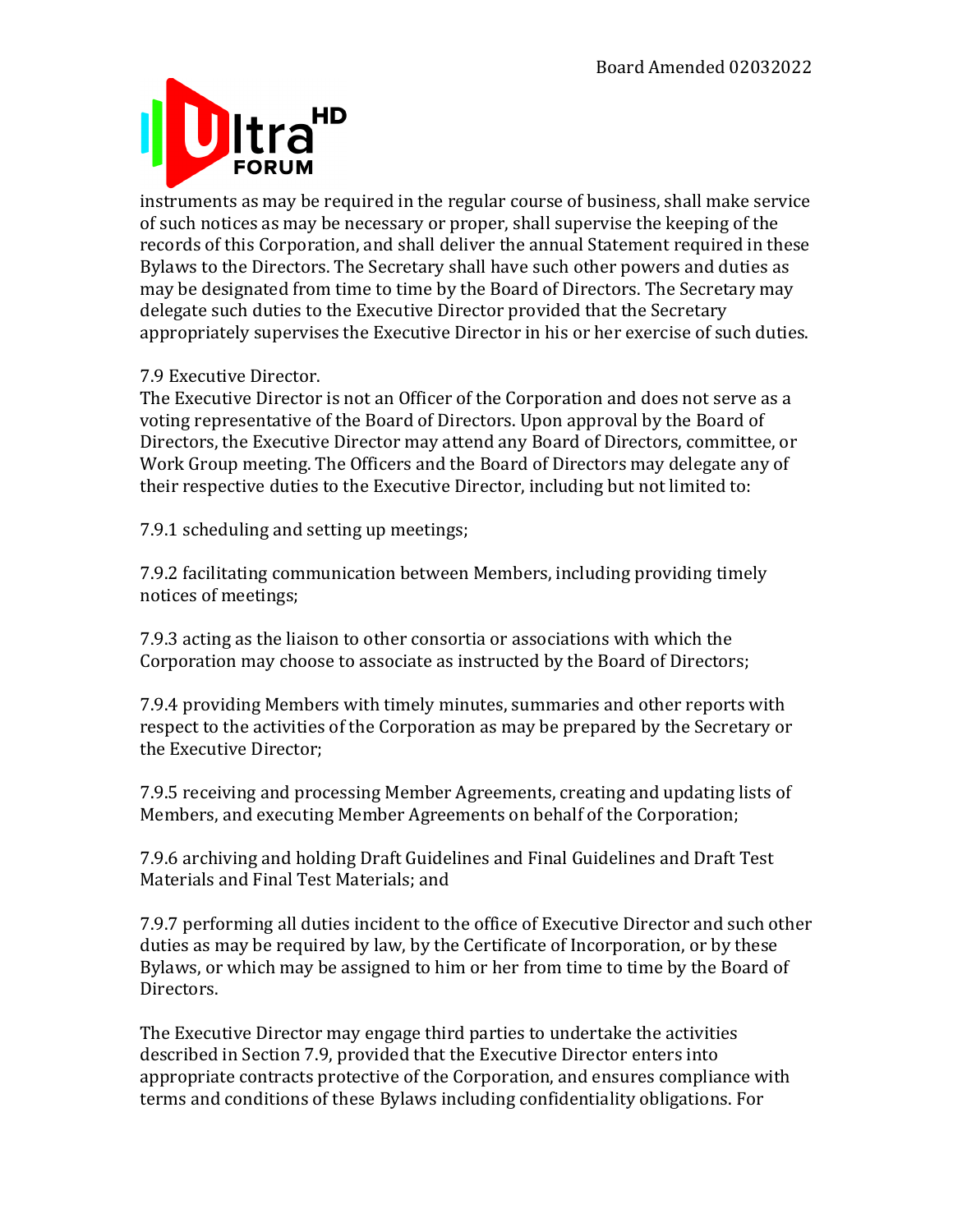

clarity, the Executive Director shall not enter into any contract on behalf of the Corporation unless such contract has been approved by the Board of Directors

and the Executive Director has been delegated the responsibility of executing such contract by the appropriate Officer or Board of Directors.

## **8. MISCELLANEOUS**

## 8.1 Fiscal Year.

The fiscal year of this Corporation shall start on January 1 and end on December 31 of each year.

## 8.2 Inspection of Corporate Records.

The books of account and minutes of the proceedings of the Board of Directors, and of any committees of the Board of Directors, shall be open to inspection at the principal office of this Corporation by each Member at any reasonable time upon the written demand of any Member. Such inspection may be made in person or by an agent or attorney, and shall include the right to make photocopies and extracts at the requesting Member's expense.

## 8.3 Checks, Drafts, Etc.

All checks, drafts or other orders for payment of money, notes, or other evidences of indebtedness issued in the name of or payable to this Corporation and any and all securities owned by or held by this Corporation requiring signature for transfer shall be signed or endorsed by such person or persons and in such manner as from time to time shall be determined by the Board of Directors.

## 8.4 Execution of Contracts.

The Board of Directors may authorize any officer, employee, or agent to enter into any contract or execute any contract or execute any instrument in the name of and on behalf of this Corporation and such authority may be general or confined to specific instances. Unless so authorized by the Board of Directors, no officer, agent, or employee shall have any power or authority to bind this Corporation by any contract or engagement or to pledge its credit or to render it liable for any purpose or in any amount.

8.5 Indemnification.

8.5.1 Coverage and Authorization.

(a) For the purposes of this Section 8.5, "Agent" means any person who is or was a director or officer of the Corporation, or is or was serving at the request of the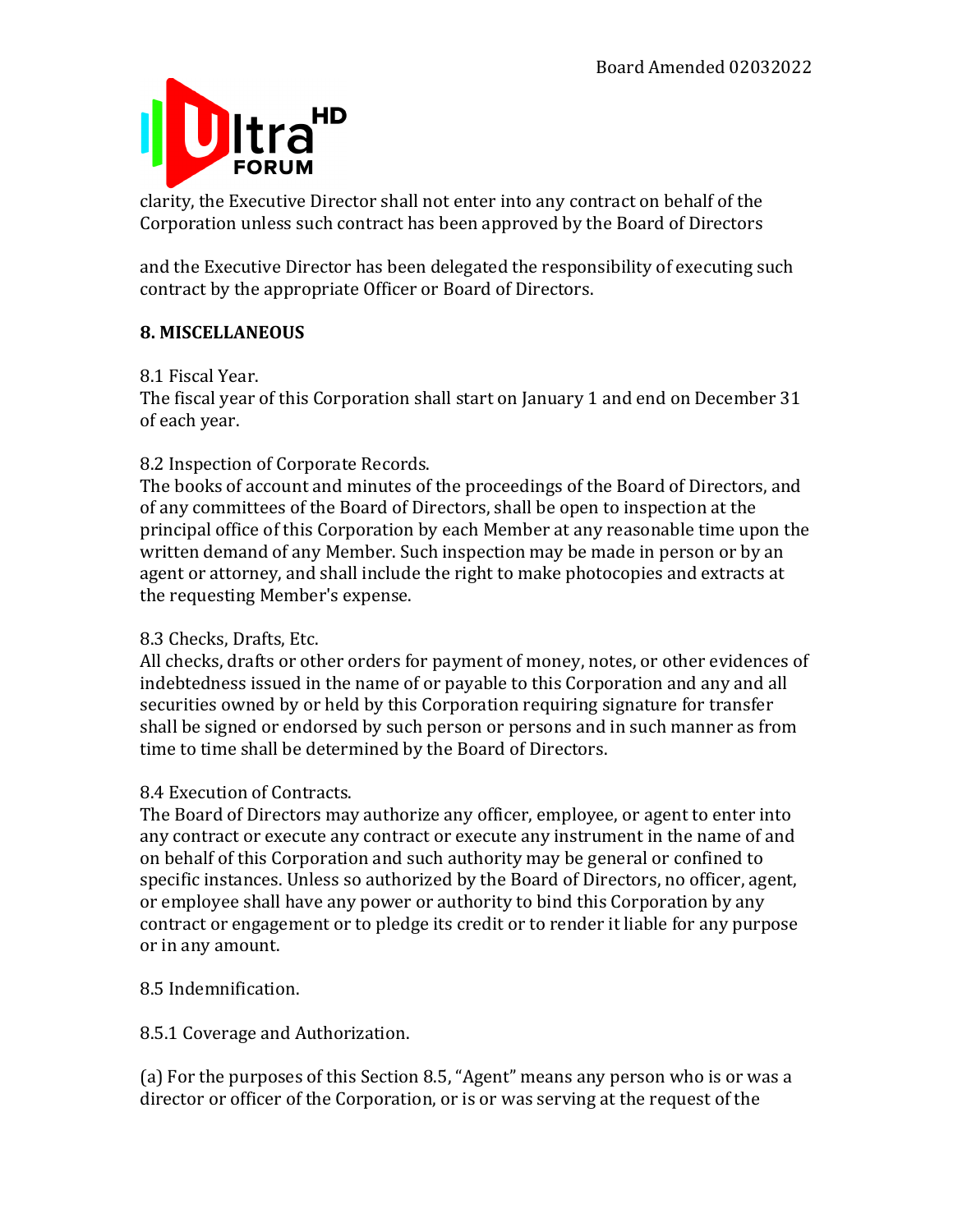

Corporation; "Proceeding" means any threatened, pending, or completed action or proceeding, whether civil, criminal, administrative, or investigative; and "Expenses" includes without limitation attorneys' fees and any expenses of establishing a right to indemnification.

(b) The Corporation shall, to the fullest extent permitted by law, indemnify any person who was or is a party or is threatened to be made a party to any Proceeding by reason of the fact that such person is or was an Agent of the Corporation, against Expenses, judgments, fines, settlements, and other amounts actually and reasonably incurred in connection with such Proceeding.

(c) In the event entitlement to indemnification is required by law to be based upon a determination by the Board of Directors or the Members that the Agent has met the standards of conduct prescribed by law, the Agent may select which body shall, or that both bodies shall, make such determination, and such body shall meet and shall reach a determination on the issue within a reasonable period of time after request for such body to meet is received by the Corporation from the Agent.

## 8.5.2 Exclusivity and Survival.

The indemnification provided by these Bylaws shall not be deemed exclusive of any other rights to which those indemnified may be entitled under any contract, agreement, vote of disinterested Directors or otherwise, both as to action in his official capacity and as to action in another capacity while holding such office, and shall continue as to a person who has ceased to be an Agent and shall inure to the benefit of the heirs, executors, and administrators of such a person.

## 8.5.3 Insurance.

The Corporation will purchase and maintain appropriate insurance policies as the Board shall, in its discretion, approve, on behalf of any person who is or was an Agent of the Corporation, or is or was serving at the request of the corporation as a director, officer, employee, or agent of another corporation, partnership, joint venture, trust, or other enterprise.

## 8.5.4 Expenses.

Expenses incurred in defending a Proceeding shall be paid by the Corporation in advance of the final disposition of such Proceeding, as authorized by the Board of Directors in the specific case, upon receipt of an undertaking by or on behalf of the Agent to repay such amount, unless it shall ultimately be determined that he or she is entitled to be indemnified by the Corporation as authorized in this Section.

8.6 Corporate Loans, Guarantees and Advances.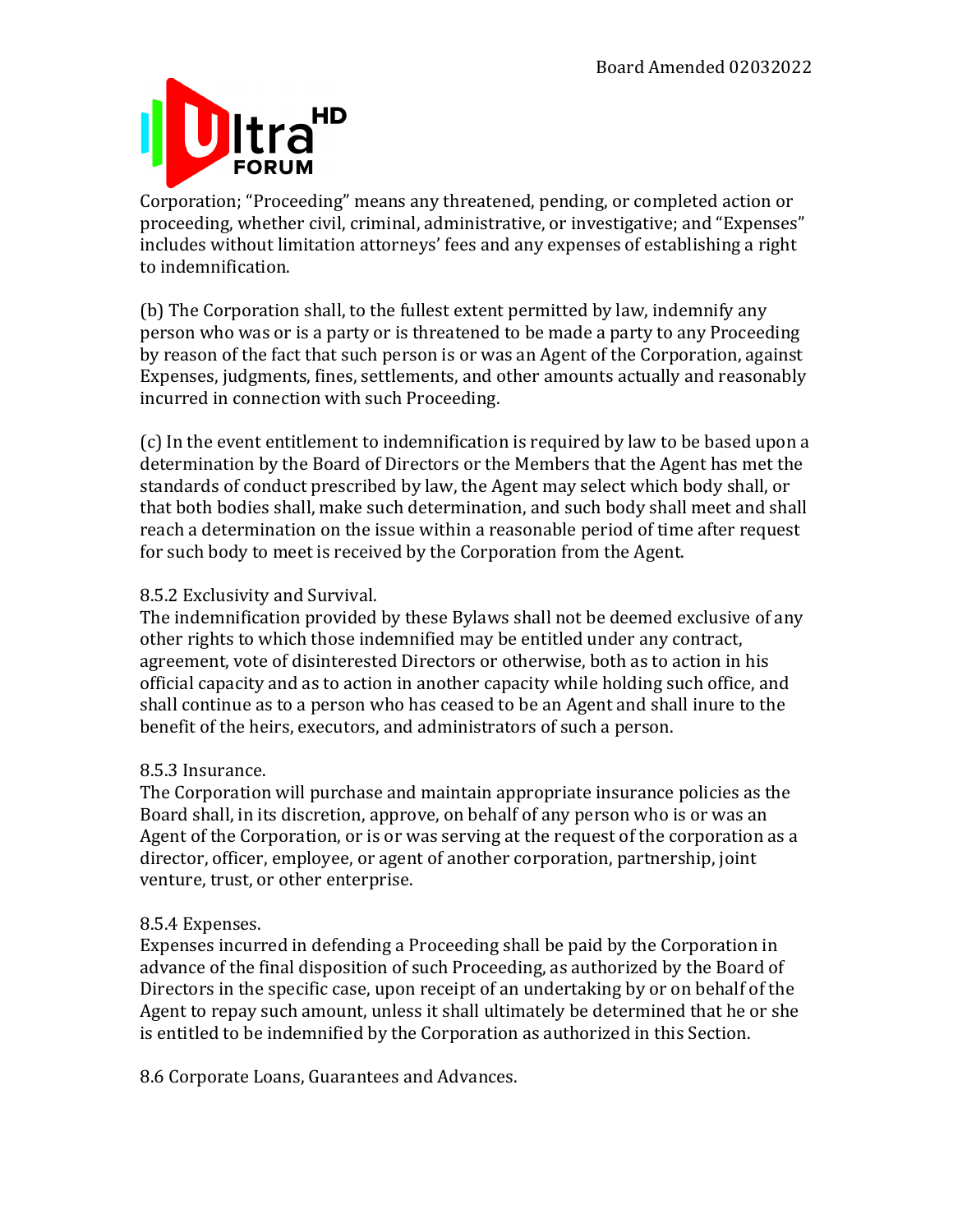

This Corporation shall not make any advances or make any loan of money or property to or guarantee the obligation of any Director or officer, except as is expressly allowed under the DGCL.

## 8.7 Public Inspection and Disclosure.

The Corporation shall have available for public inspection at its principal office a copy of its three (3) most recent annual exempt organization information returns and a copy of its application for recognition of exemption and determination letter. In addition, in the event that the Corporation provides services or information to the public for a fee, and such services or information are available from the federal government free of charge or for a nominal cost, such availability shall be conspicuously disclosed in an easily recognizable format in any solicitation or offer by the Corporation.

## 8.8 Political Activities.

The Corporation shall not make any political expenditure or lobbying expenditure, which will result in the loss of, or otherwise adversely affect, its status as a taxexempt organization under the United States Internal Revenue Code.

8.9 Communication Policies.

#### 8.9.1 Press Releases.

A Member may make a press or other public announcement regarding its activities as a Member of the Corporation which names the identities of any other Member subject to getting prior written consent from such other Member. The Corporation may make a press or other public announcement regarding any subject germane to its purposes and may identify a Member as a member of the Corporation, in the press release, public announcement or other Corporation materials and communications. Any other information about a Member in any such press or other public announcement will require the prior written consent of such Member.

#### 8.9.2 Publication.

The Corporation covenants that any Final Deliverable will be published to all Members within thirty  $(30)$  days following adoption.

#### 8.10 Compliance with Antitrust Laws.

Each of the Members of the Corporation is committed to fostering competition in the development of new products and services, and the Final Deliverables are intended to promote such competition. Each Member further acknowledges that it may compete with other Members in various lines of business and that it is therefore imperative that they and their representatives act in a manner which does not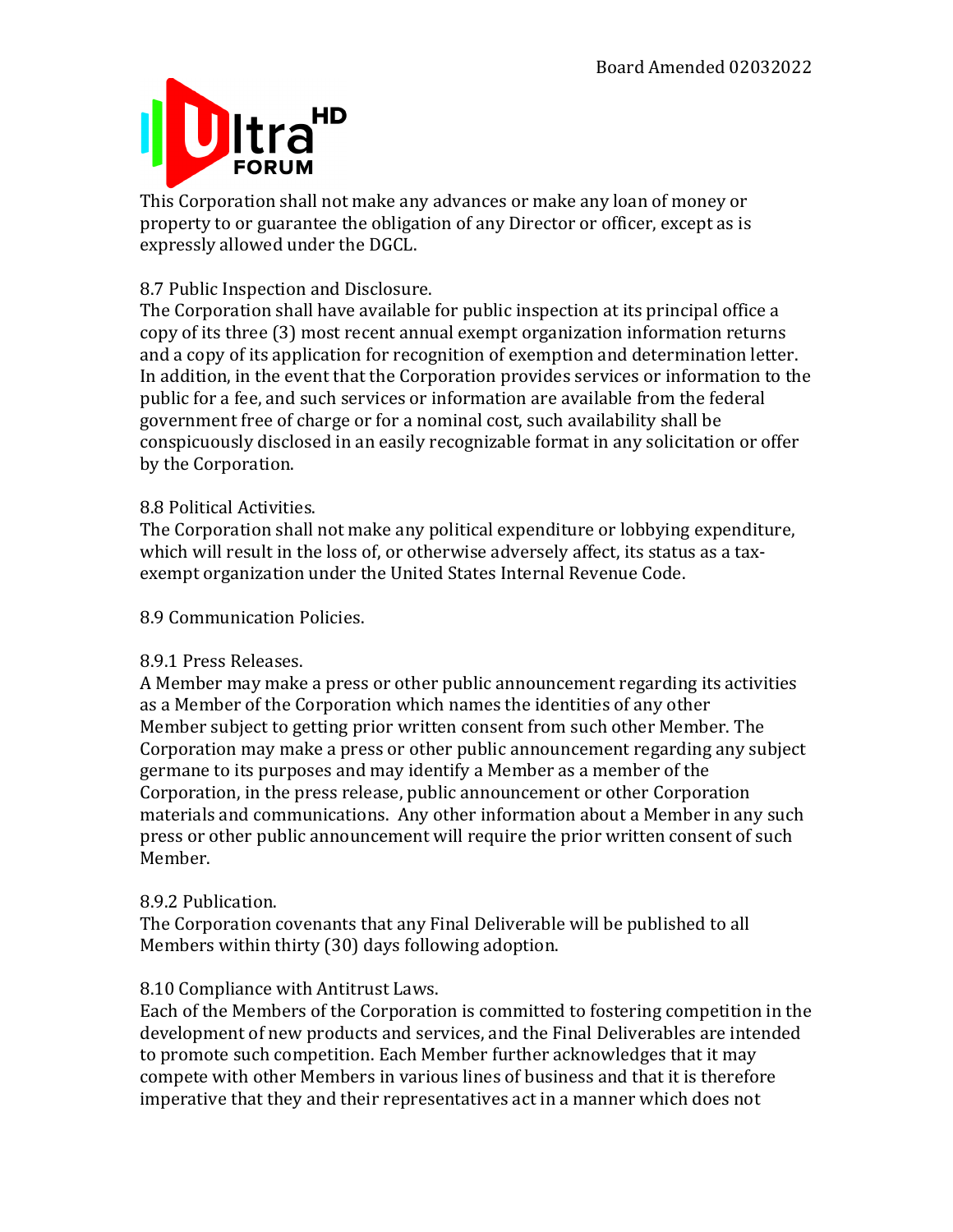

violate any applicable state, federal or international antitrust laws or regulations. Accordingly, each Member hereby assumes responsibility to provide appropriate legal counsel to its representatives acting on such Member's behalf regarding the importance of limiting the scope of their discussions to the topics that relate to the purposes of the Corporation, whether or not such discussions take place during formal meetings, informal gatherings, or otherwise. The Corporation will retain independent anti-trust counsel to assist in the preparation and application of appropriate anti-trust policies and procedures for the Corporation, which policies and procedures shall be approved by the Board.

#### 8.11 Waiver of Warranties.

ALL DELIVERABLES OF THE CORPORATION, AND ANY INTELLECTUAL PROPERTY OF THE CORPORATION THEREIN ARE PROVIDED "AS IS," AND WITHOUT ANY WARRANTY OF ANY KIND, INCLUDING WITHOUT LIMITATION, ANY EXPRESS OR IMPLIED WARRANTY OF NONINFRINGEMENT, MERCHANTABILITY, OR FITNESS FOR A PARTICULAR PURPOSE.

## 8.12 Limitation of Liability.

IN NO EVENT SHALL THE CORPORATION BE LIABLE TO THE MEMBERS, OR ITS MEMBERS LIABLE TO THE CORPORATION, IN CONNECTION WITH THE CONTRACTUAL NATURE OF THESE BYLAWS OR ANY INTELLECTUAL PROPERTY RIGHTS AGREEMENTS OF THE CORPORATION, FOR INDIRECT, INCIDENTAL, CONSEQUENTIAL, RELIANCE OR SPECIAL DAMAGES, INCLUDING WITHOUT LIMITATION DAMAGES FOR LOST PROFITS, EVEN IF THE OTHER PARTY HAS BEEN ADVISED OF THE POSSIBILITY OF SUCH DAMAGES. EACH PARTY RELEASES THE OTHER PARTY AND ALL OF THE OTHER PARTY'S AFFILIATES, EMPLOYEES, AND AGENTS FROM ANY SUCH DAMAGES.

## 8.13 Mediation.

The parties agree to first submit any controversy or claim between any Member and the Corporation arising out of or relating to these Bylaws, or the breach thereof, to nonbinding mediation in Wilmington, Delaware by a mediator to be selected by the parties from a panel selected by the International Chamber of Commerce ("ICC") ADR Dispute Resolutions Services. The parties agree to mediate in good faith over a minimum period of thirty  $(30)$  days. For clarity, this Section 8.13 does not apply to any controversy or claim arising from or relating to the IPR Policy.

## 9. EFFECTIVE DATE AND AMENDMENTS

#### 9.1 Effective Date.

These Bylaws shall become effective immediately upon their adoption by the Board.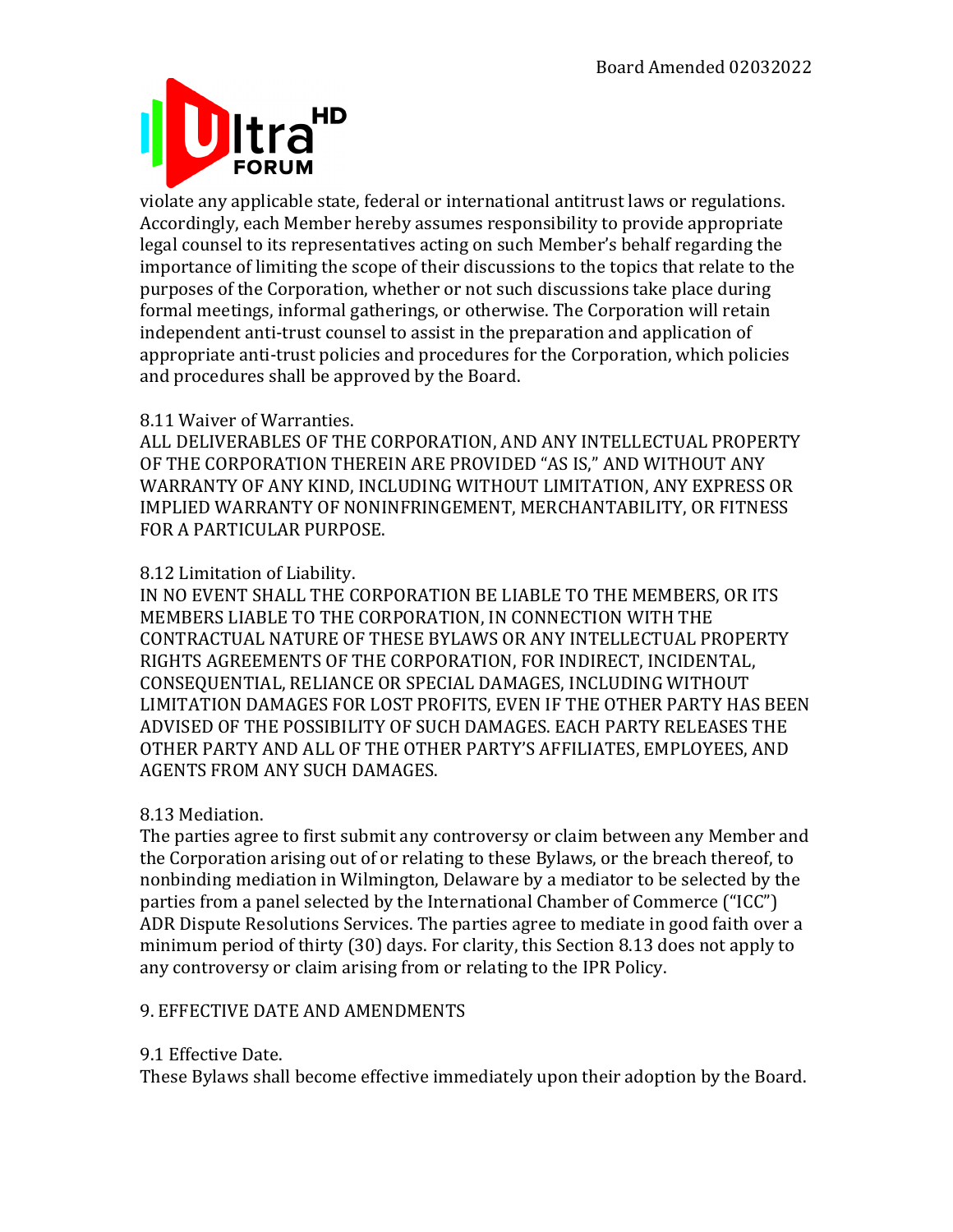

9.2 Amendments.

Except as otherwise set forth herein, these Bylaws and IPR Policy may be altered, amended, or repealed upon a Supermajority Vote of the Board. Notwithstanding the foregoing, no alteration, amendment, or repeal of these Bylaws shall be effective until the thirty-first (31st) day after notice, which notice may be by electronic means.